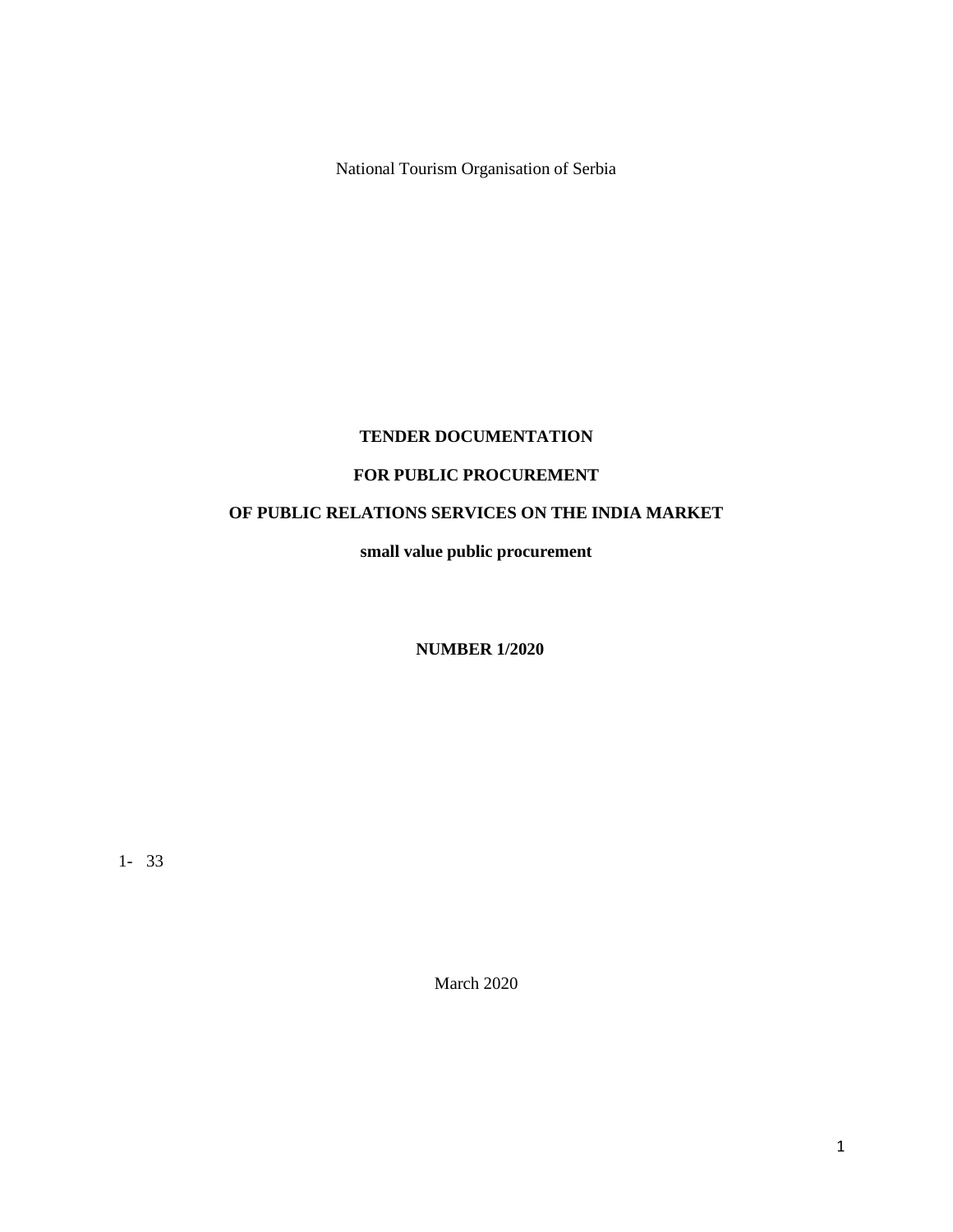Pursuant to Article 32 of the Public Procurement Law (''Official Gazette of RS'', Nos. 124/2012, 14/15 and 68/15, hereinafter referred to as "the Law"), Article 2 of the Bylaw on Mandatory Elements of Tender Documentations in Public Procurement Procedures and the Manner of Demonstrating Compliance with the Requirements, the Decision on Initiation of the Public Procurement Procedure No.: 787/1 of 6.03.2020. and the ruling on formation of the public procurement committee No.:787/2 of 6.03.2020, the Tender Documentation has been prepared for public procurement of public relations services on Indian market for the needs of the National Tourism Organisation of Serbia.

# **THE TENDER DOCUMENTATION CONTAINS:**

- 1. GENERAL INFORMATION ON PUBLIC PROCUREMENT
- 2. INFORMATION ON SUPPLIES
- 3. TECHNICAL SPECIFICATIONS

# 4. REQUIREMENTS FOR PARTICIPATION IN THE PROCEDURE AND INSTRUCTIONS FOR EVIDENCING COMPLIANCE WITH THE REQUIREMENTS

- 5. INSTRUCTIONS TO BIDDERS
- 6. FORMS AND STATEMENTS:
- BID FORM (items 6-6.5);
- FORM OF COSTS OF PREPARATION OF BID;
- FORM OF STATEMENT OF INDEPENDENT BID;
- STATEMENT OF COMPLIANCE WITH DUTIES UNDER APPLICABLE REGULATIONS;
- STATEMENT FORM OF BIDDER'S COMPLIANCE WITH REQUIREMENTS UNDER ARTICLE 75 OF PPL;
- STATEMENT OF REQUIRED OPERATING CAPACITY;
- STATEMENT OF REQUIRED HUMAN RESOURCE CAPACITY;
- Reference List:
- Certificate of Execution of Concluded Contracts;
- Enclosed Form

### 7. MODEL CONTRACT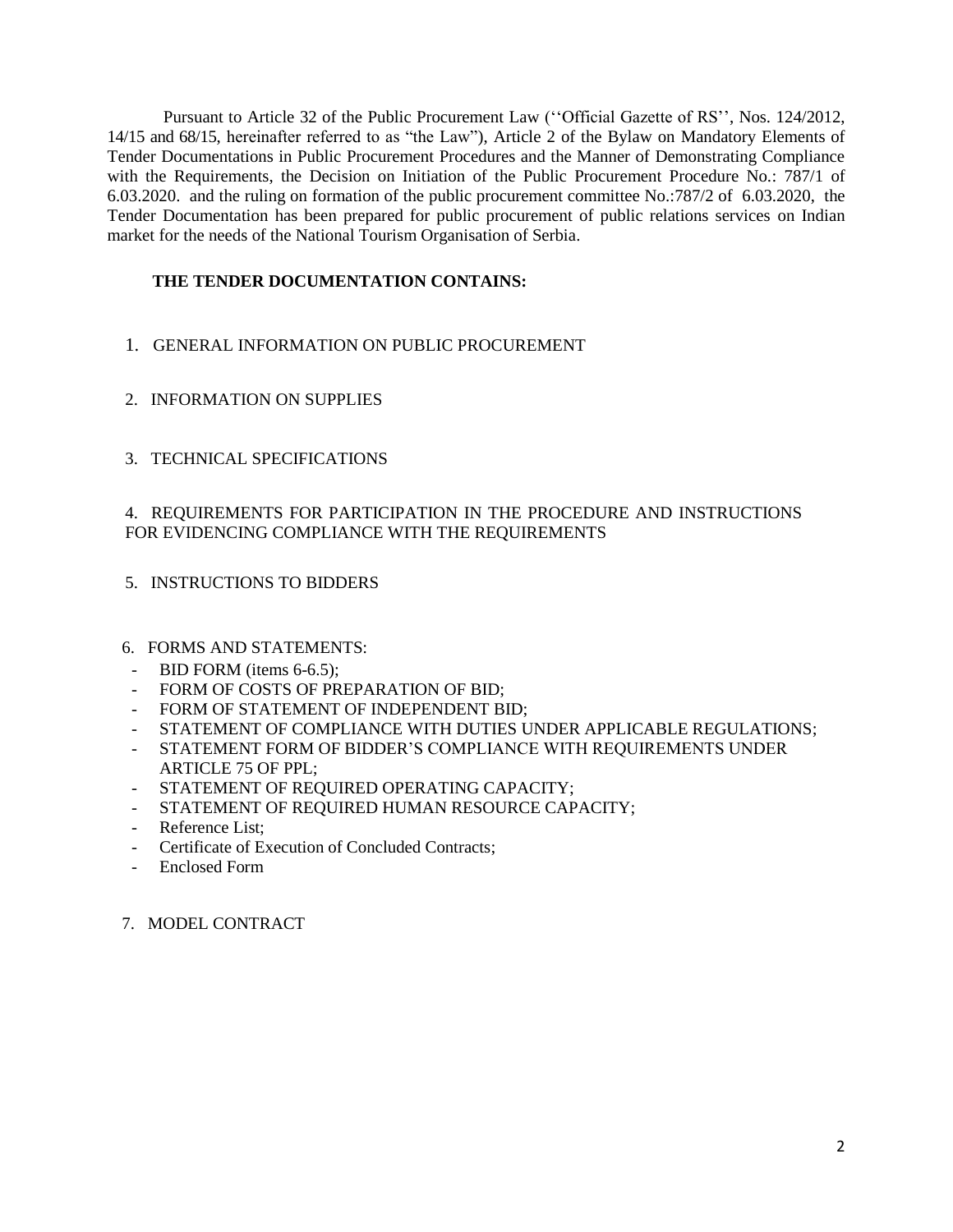# **1. GENERAL INFORMATION ON PUBLIC PROCUREMENT**

### **1.1 Name, address and website of the Contracting Authority**

Contracting Authority**:** National Tourism Organisation of Serbia Address: Belgrade Cika Ljubina, 8 TIN: 101824761 Company ID number: 17062867 Website: [www.serbia.travel](http://www.serbia.travel/about-us/about-us/public-tendering.562.html)

# **1.2 Type of public procurement procedure**

This public procurement is conducted in an small value public procurement.

The Call for Bids was posted on the Public Procurement Portal and on the Contracting Authority's website.

Bids will be opened on **31th March 2020** at 11:15 AM in the offices of the Contracting Authority.

### **1.3 Supplies**

This public procurement is for public relations services on the India market for the needs of the National Tourism Organisation of Serbia.

### **1.4 Statement indicating the procedure is conducted for the purpose of signing a Public Procurement Contract**

This procedure is conducted for the purpose of signing a Public Procurement Contract. Contracts will be concluded with those bidders that are awarded the contract under a decision of the Contracting Authority.

### **1.5 Contact persons**

Darja Butigan, **dbutigan@serbia.travel**, Gordana Cvetkovic, **gcvetkovic@serbia.travel**, Jelena Bogdanović, **jbogdanovic@serbia.travel**.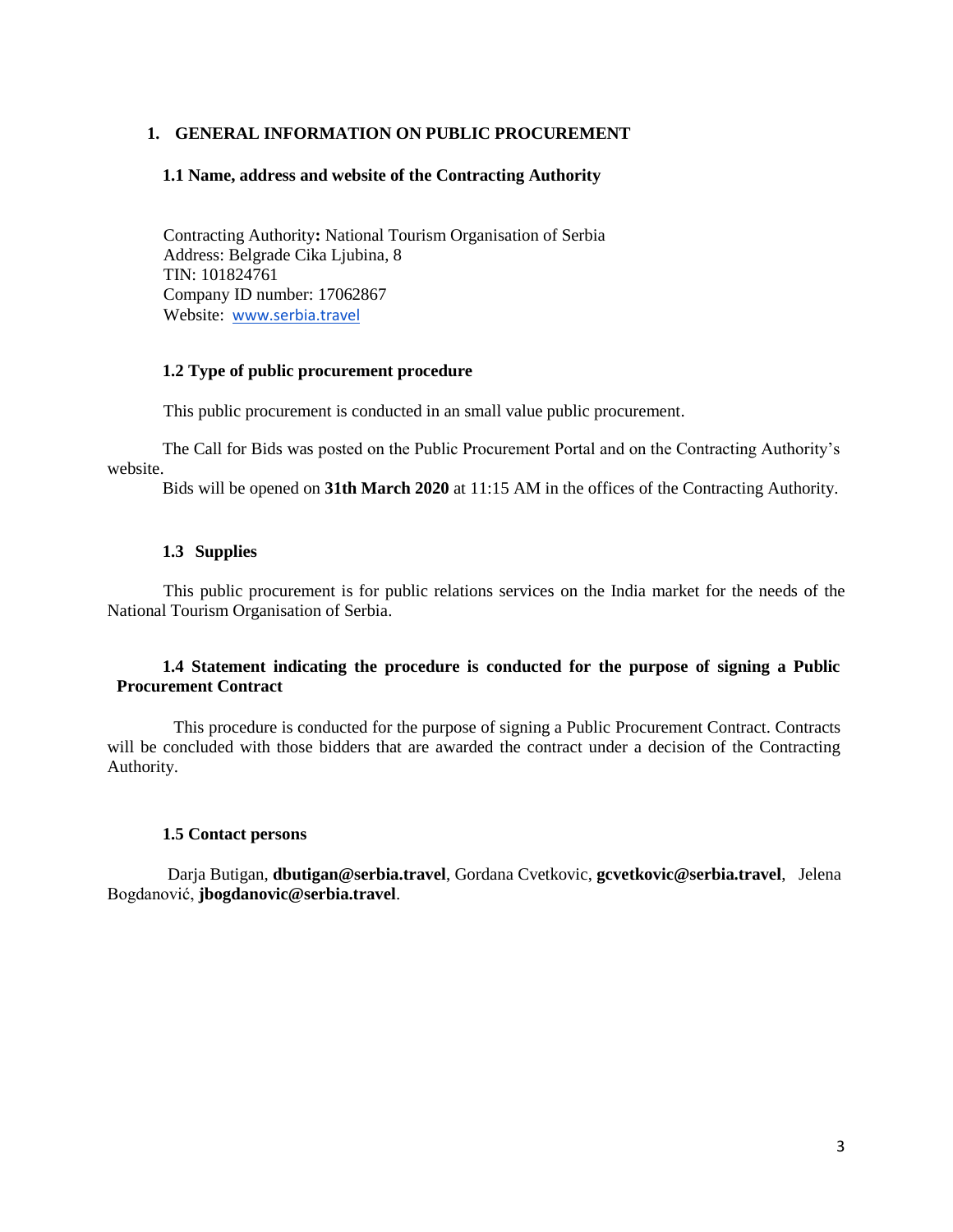# **2. INFORMATION ON SUPPLIES**

### **2.1 Description of supplies, designation and mark in the Common Procurement Vocabulary**

This public procurement is for public relations services on the India market for the needs of the National Tourism Organisation of Serbia, **CPV:** 79416000

**Estimated value of public procurement is 1.000.000 dinars for year.**

# **3. TECHNICAL SPECIFICATIONS**

# **1. Specification of services**

This public procurement is for public relations services for the needs of the National Tourism Organisation of Serbia for the **INDIA** market**.** Procurement of public relations services will be performed partially, by separate activities / projects.

The Bidder must successfully complete the following tasks for the needs of the Contracting Authority:

# ORGANISING GROUP PRESS TRIP FOR MEDIA REPRESENTATIVES

- Inviting and preselecting journalists and/or influencers for a group press trip to Serbia (5-6 persons), negotiating partnership contributions with airline companies for FOC tickets and monitoring the results until they publish/broadcast

### ORGANISING INDIVIDUAL PRESS TRIP FOR MEDIA REPRESENTATIVES

- Inviting and preselecting journalist and/or influencer for an individual press trip to Serbia, negotiating partnership contributions with airline companies for FOC tickets and monitoring the results until they publish/broadcast

### DATABASE OF TOUR OPERATORS IN INDIA

- Creating the database of tour operators in India that offer Serbia as a travel destination

The bidder must be available for the Contracting Authority's calls every working day during normal working hours.

**Quality guarantee**: The bidder must guarantee for the professionalism and quality of its services.

### **Service quality control**

Quality of the services will be controlled by the Contracting Authority. If any defects are identified in the services, the Contractor shall remedy such deficiencies without delay or as soon as possible after the services are found to be deficient in quality.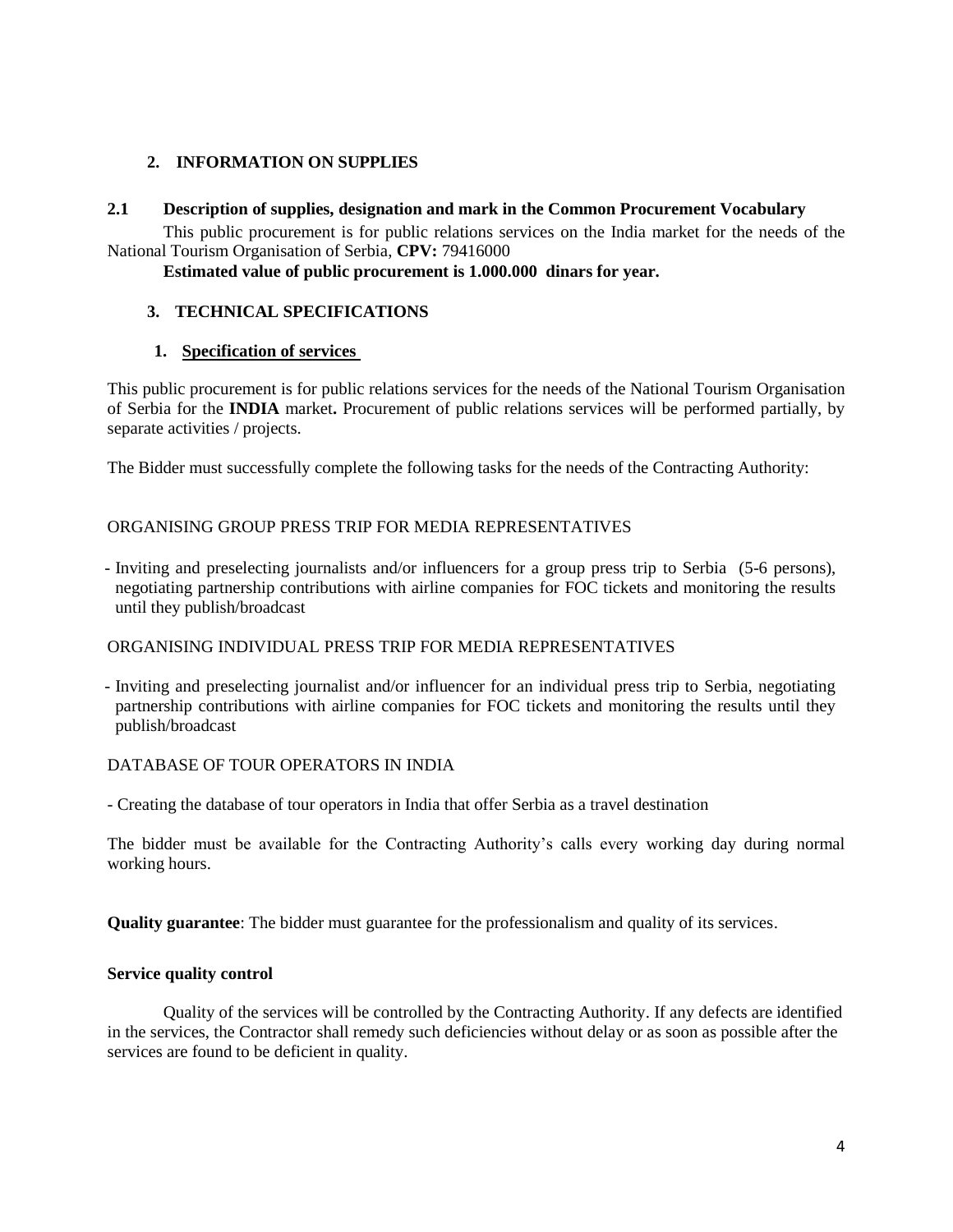# **4. REQUIREMENTS FOR PARTICIPATION IN THE PROCEDURE AND INSTRUCTIONS FOR EVIDENCING COMPLIANCE WITH THE REQUIREMENTS (Articles 75 and 76 of the Public Procurement Law)**

### **Requirements for participation in the procedure under Articles 75 and 76 of the Public Procurement Law**

The bidder is eligible for participation in the procedure if it complies with the mandatory requirements for participation in the procedure stipulated under Article 75 of PPL and additional requirements stated by the Contracting Authority on the basis of Article 76 of PPL.

### **4.1 Obligatory terms**

1) that it is registered with the competent authority, i.e. entered in the appropriate register (Article 75 paragraph 1, point) of the Law);

2) that it or its legal representative have not been convicted of any criminal acts as members of an organised criminal group; that it has not been convicted for commercial crimes, crimes against the environment, the offense of receiving or giving bribes, the crime of fraud (Article 75 paragraph 1, point 2) of the Law);

3) that it has paid due taxes, contributions, and other public charges in accordance with the regulations of the Republic of Serbia or a foreign country if its registered address is in its territory (Article 75 paragraph 1, point 4) of the Law);

**Evidence:** Statement by which the bidder confirms, under penalty of perjury, that it meets all these requirements.

4) In making its bid, a bidder is required to state explicitly that it has complied with all obligations derived from applicable regulations on safety at work, employment and working conditions, the environmental protection, as well as that no prohibition for its carrying out the activity is in force at the time of submission of the bid (Article 75 paragraph 2 Of the Law).

**Evidence:** Statement by which the bidder confirms, under penalty of perjury, that it meets all these requirements.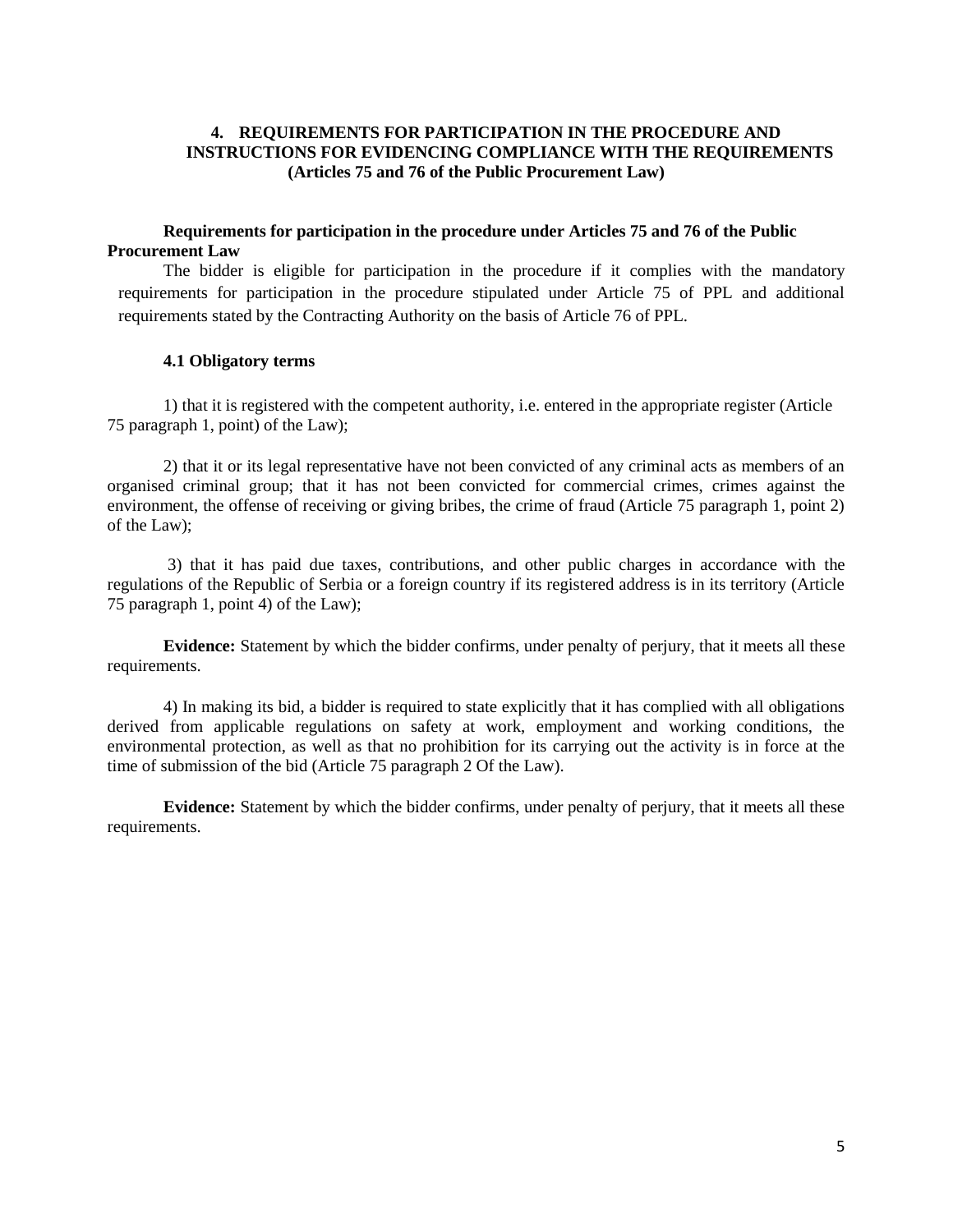# **4.2 Additional requirements for participation in the procedure (***Article 76 of PPL***):**

### **The bidder must have the required operating capacity, including:**

### **1. Head office registered on the territory of India**

*Evidence:* Bidder's Statement

2. **Relevant references,** i.e. that in the period 2016 - 2019 the bidder has concluded minimum three contracts on provision of public relations services on Indian market to various national and/or regional tourism organisations.

*Evidence*: Filled reference list and form – certificate of execution of concluded contracts. In case the stamp is not in use in the country of a client issuing the form - certificate of execution of concluded contract, the certificate must be submitted on the client's letterhead paper and must contain all the elements indicated on the form - the certificate of execution of concluded contract (name of the of the certificate issuer - client, registration number, tax identification number, number of contracts, date of contract, authorized person signature).

### **The bidder must have the required human resource capacity:**

**1. The bidder must engage in execution of the contract minimum two key persons with minimum three years of relevant work experience in public relation activities in the field of tourism.** 

*Evidence:* The Statement on Key Staff with phone numbers and e-mail addresses, signed and certified by a stamp.

# **The bidder must individually comply with the additional requirements if it submits a bid individually or with subcontractors, while a consortium must jointly comply with the additional requirements.**

### **4.2 Requirements which must be complied with by subcontractors in accordance with Article 80 of the Law**

For subcontractors, the bidder must provide evidence of compliance with the mandatory requirements under Article 75, paragraph 1, items 1), 2) and 4) of PPL and the additional requirements for participation in the procedure, which are stated under item 2) Additional Requirements for Participation in the Procedure – Operating and Human Resource Capacity.

### **4.3 Requirements which must be complied with by each member of a consortium in accordance with Article 81 of the Law**

A bidder in a consortium must provide evidence of compliance with the mandatory requirements under Article 75, paragraph 1, items 1), 2) and 4) of PPL and the requirement under Article 75, paragraph 2 of the Law, while bidders jointly comply with the additional requirements.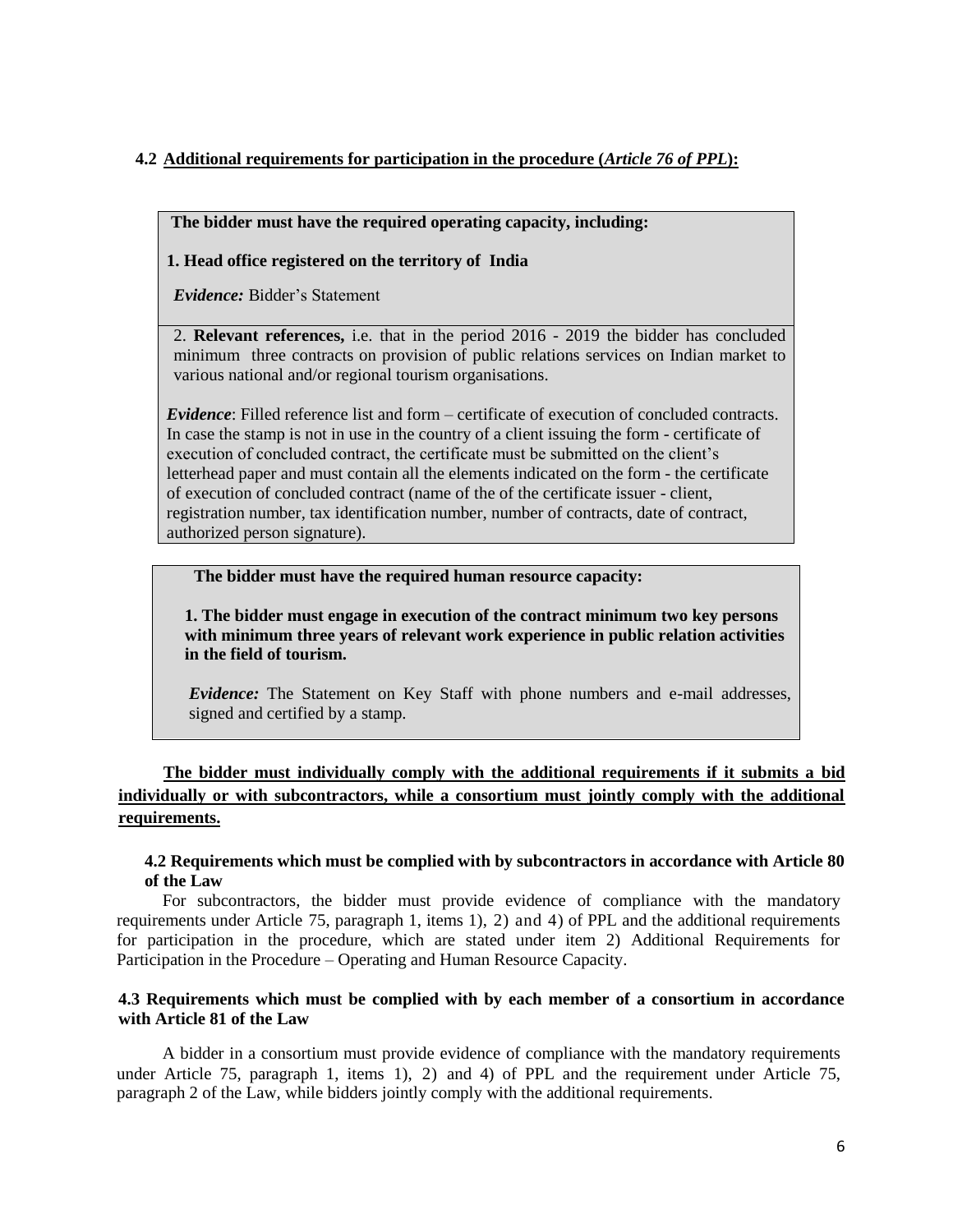#### **Bidders are advised of the following:**

Bidders can demonstrate compliance with the mandatory requirements under item 4.1 of this chapter - Mandatory requirements for participation in the procedure when submitting bids by a statement by which they confirm under threat of perjury or fraud that they comply with the mandatory requirements for participation in the procedure (text of the statement is included in chapter 6 of the Tender Documentation).

Before making a decision on the award of the contract, the Contracting Authority may request from the bidder whose bid is assessed as the most advantageous, to submit for inspection the original or a certified copy of all or of some evidence on the fulfilment of mandatory and additional requirements.

If a bidder fails to submit for inspection the original or a certified copy of requested evidence within a reasonable term that cannot be shorter than 5 days, the Contracting Authority shall reject its bid as unacceptable.

The Contracting Authority shall not reject a bid as unacceptable if it does not contain evidence specified with the Tender Documents if the bidder states the web site where data requested within the requirements is publicly available.

The bidder, or the contractor is required to notify the Contracting Authority without delay about any change related to the fulfilment of requirements from the public procurement procedure, which arises until the decision is made, i.e. entering into the contract, i.e. during the validity of the public procurement contract, and to document it in a proper way.

#### **Foreign bidders:**

If some evidence under Article 77 of the Law is not issued in the country where the bidder is headquartered, the bidder may, instead of the document, submit its own statement, given under penalty of perjury, certified by a court or an administrative body, notary public or any other competent body of that country.

### **5. INSTRUCTIONS TO BIDDERS**

#### **5.1 Language of bids**

The Tender Documentation will be prepared in the Serbian and the English languages, while the public procurement procedure will be conducted in the Serbian.

Minutes of bid opening will be prepared in the Serbian language, while the decision on contract award will be prepared in the Serbian and the English languages. Replies to questions will be given in a language in which the question was made (Serbian or English). The contract will be signed in the Serbian and the English languages.

If during examination and evaluation of bids the Contracting Authority finds that a part of a bid submitted in a foreign language should be translated in the Serbian language, it will specify a time limit for the bidder to translate that part of the bid.

In case of dispute, the version of the bid in the Serbian language and enclosed evidence translated into the Serbian language shall prevail.

Bids with enclosed documents in a foreign language as required evidence without the original or a copy of certified translation can be **rejected as inacceptable** due to a material deficiency in accordance with Article 106, paragraph 1, item 5 (the bid contains a deficiency due to which is not possible to determine the actual contents of the bid or to compare it with other bids).

### **5.2 Special requirements regarding the manner of preparation of bids**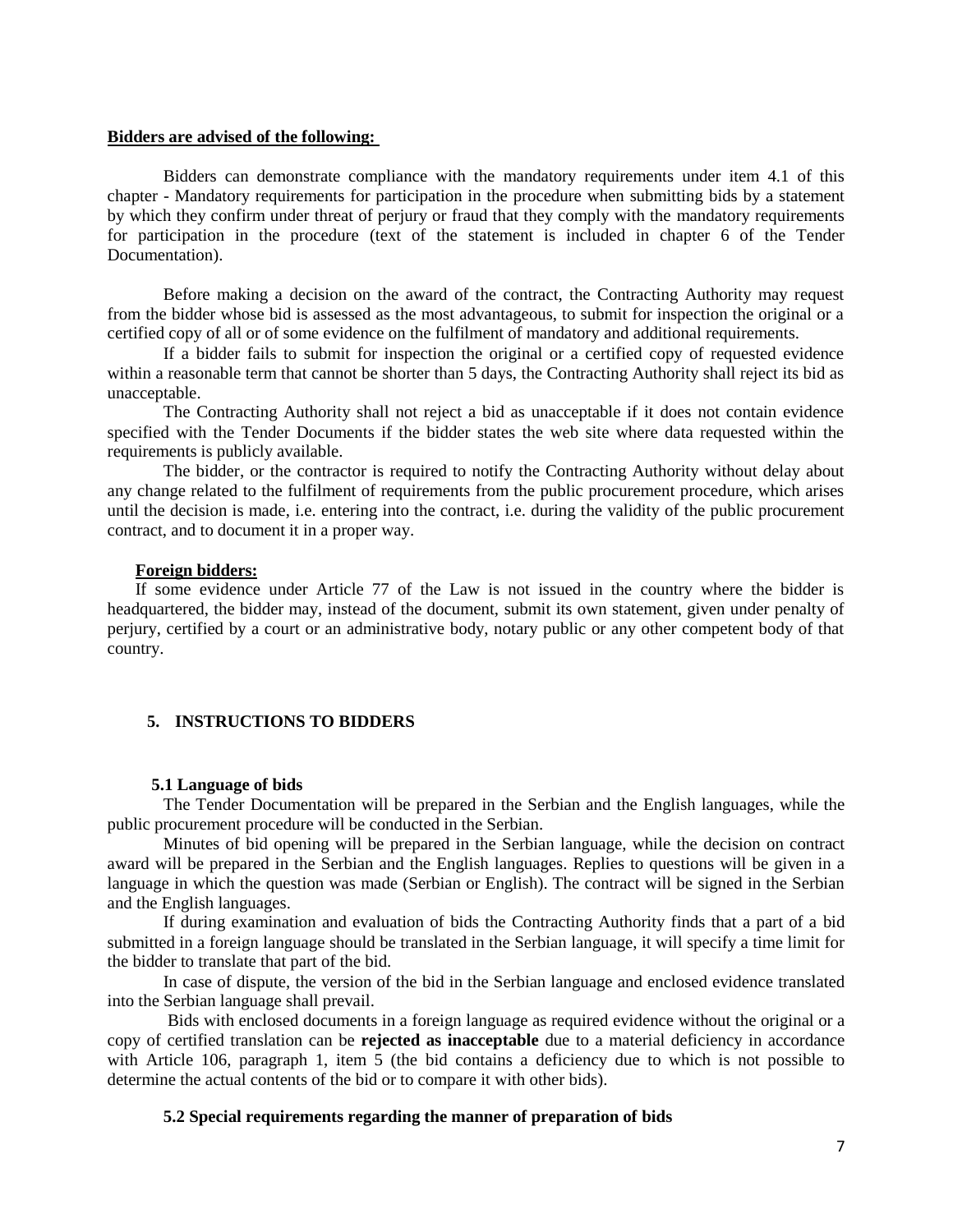The bid must contain:

1. All parts of the bid form, filled in and signed by the bidder (contained in chapter 6 of the Tender Documentation, including the following forms:  $6/1$ - bidder information,  $6/2$  – manner of submission of bid, 6/3 – subcontractor information, 6/4 – consortium member information, 6/5 - form of quotation with price structure, while parts 6/3 and 6/4 of the bid form do not have to be signed if the bidder submits the bid individually);

2. Evidence of compliance with mandatory and additional requirements under Article 75 of the Public Procurement Law (hereinafter referred to as "PPL") in the manner specified in the Tender Documentation for the bidder, consortium members (if the bid is submitted by a consortium) and subcontractors (if execution of the procurement will partially be entrusted to a subcontractor), while evidence which must be enclosed to the bid is specified in chapter 4 of the Tender Documentation;

 3. Statements and annexes contained in forms which constitute integral parts of the Tender Documentation, filled in and signed by the bidder (contained in chapter 6 of the Tender Documentation), while filling in and signing of the *Costs of Bid* form is not mandatory;

4. Model contract, completed and signed

Costs of preparation and submission of bids will be exclusively borne by bidders.

The bidder cannot request from the Contracting Authority to reimburse costs of preparation of the bid.

#### **5.3 Notification to bidders about the duty under Article 75, paragraph 2 of PPL**

When preparing the bid, the bidder must expressly indicate that it has complied with the duties under applicable regulations on occupational safety and health, employment and working conditions and environment protection, as well as that there is no injunction in force at the time of submission of bids banning it from conducting business activities. The Statement forms (for the bidder and consortium members) constitute an integral part of Tender Documentation.

#### **5.4 Preparation of bids**

Bids must be fully prepared in accordance with the Public Procurement Law, invitation to bid and the Tender Documentation.

The bidder must submit the bid in writing.

The bid must be prepared in such a manner to allow determining of its actual content and comparing it with other bids. Otherwise, the bid will be rejected due to material deficiencies.

The bid should be submitted in the forms contained in the Tender Documentation.

Bidders must fill in legibly forms and statements given in the Tender Documentation, while their authorised officers must sign them.

Any possible mistakes made during filling in of forms in the Tender Documentation and corrected by ink deleter or in handwriting must be certified by signature of the responsible officer.

The bid must demonstrate compliance with mandatory and additional requirements, as well as special requirements of the Contracting Authority regarding the circumstances which determine the bid's eligibility.

### **5.5 Downloading of Tender Documentation and time limit for submission of bids**

The Tender Documentation is available at:

Public Procurement Portal portal.ujn.gov.rs;

Contracting Authority's website: [www.serbia.travel](http://www.serbia.travel/)

Bidders submit their bids in person or by mail.

Regardless of the manner of submission of the bid, the bidder must ensure that the bid is received at the Contracting Authority's address by **31 March 2020 until 11:00AM**.

Bids shall be submitted by mail or in person at the address: National Tourism Organisation of Serbia, Cika Ljubina 8, Belgrade, the second floor, Financial Service. Bidders shall submit their bids in an envelope/box closed in such a manner to ensure that it is evident that their bids are opened for the first time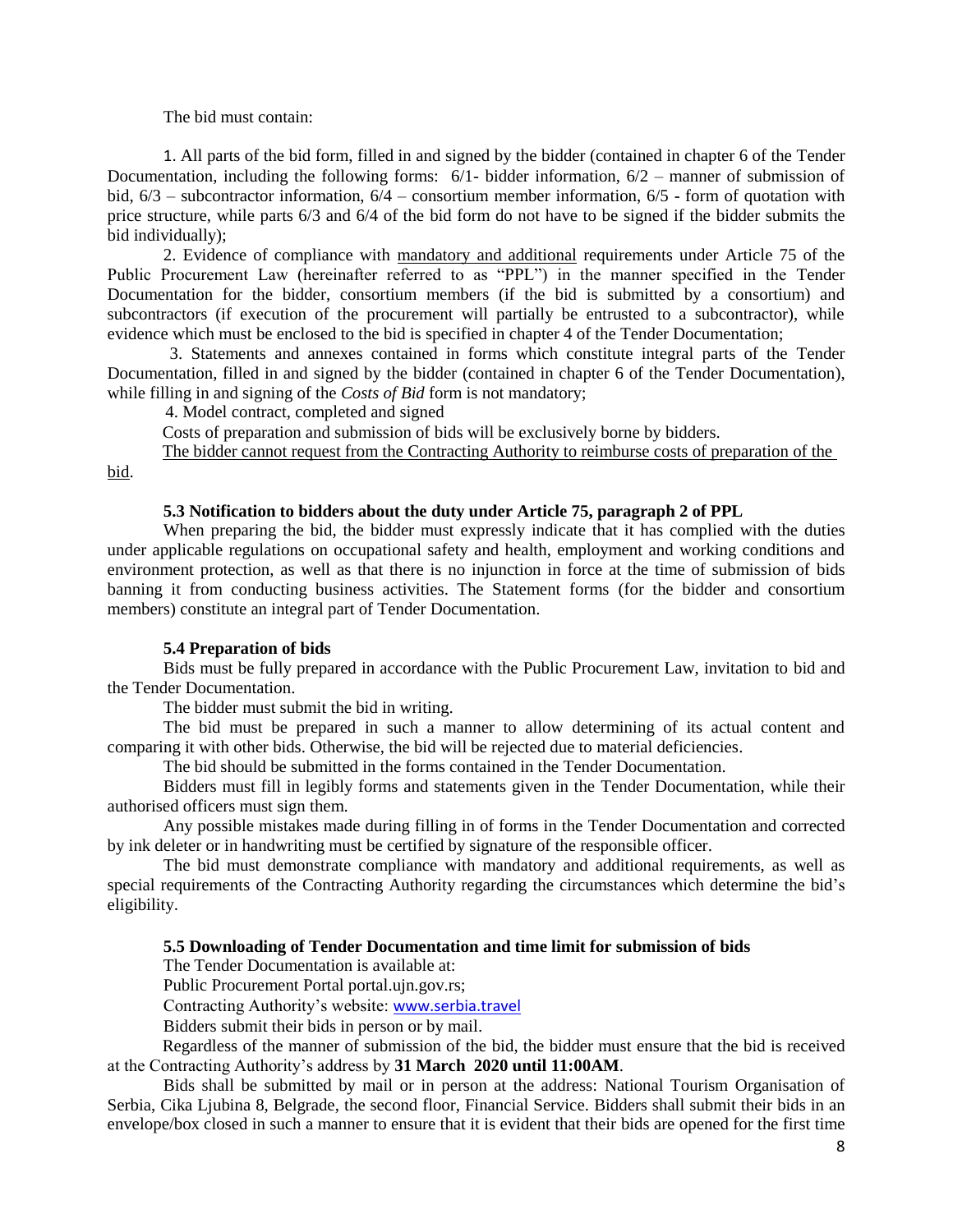during opening of bids.

 The bidder must glue the Enclosed Form (contained in Chapter 6 of the Tender Documentation) to an envelope/box, where it enters information on its exact name, address, phone and fax numbers, e-mail and contact name and surname.

Bids which are not received by the Contracting Authority by the date and hour specified in this invitation will be considered untimely.

Upon completion of public opening of bids, the Contracting Authority will return to bidders untimely submitted bids unopened.

The bidder can submit only one bid. The time limit for submission of bids expires on **31 March 2020** at 11:00AM.

**Place, time and manner of opening of bids:** opening of bids is public and will take place on **31 March 2020** at 11:15AM at the National Tourism Organisation of Serbia, Belgrade, Cika Ljubina 8, first floor, conference hall.

**Conditions under which representatives of bidders can participate in the procedure of opening of bids:** Only authorised representatives of bidders can actively participate in the procedure of opening of bids, who must provide the Contracting Authority's Committee with a power of attorney in writing for participation in opening of bids before beginning of public opening of bids, by which they demonstrate that they are authorised to participate in the procedure.

### **5.6 Manner of modifying, supplementing and withdrawal of bids within the meaning of Article 87 paragraph 6 of the Law**

A bidder may modify, supplement or withdraw his bid at any time before the expiry of the time limit for bid submission by providing written notice marked "Bid Modification", "Bid Supplementation" or "Bid Withdrawal" for public procurement No. SVPP **1/2020.** The bidder must clearly specify which parts of the bid are subsequently modified or which documents are subsequently provided. After the expiry of the time limit for bid submission, bidders cannot modify, supplement or withdraw their bids.

**5.7 Notice to bidders that bid independently that they cannot at the same time be part of a consortium or bid as a subcontractor or be a member of multiple consortiums** 

A bidder that bids independently cannot at the same time be part of a consortium or bid as a subcontractor or be a member of multiple consortiums. The bidder must specify in the Bid Form how the bid is submitted, i.e. whether he bids independently, as a member of a consortium or as a subcontractor.

### **5.8 Bids with subcontractors**

Bidders who bid with subcontractors must:

- State in the Bid Form the subcontractor's full business name and address, the percentage of the total procurement value that would be subcontracted, which may not exceed 50%, and the part of the supplies which would be provided through the subcontractor;
- Provide evidence of compliance with the requirements set out in section 4.2 of the Tender Documentation in respect of each of its subcontractors.

If a Public Procurement Contract is concluded between the Contracting Authority and a bidder who bids with a subcontractor, such subcontractor shall be designated in the Contract.

The chosen bidder will be fully liable to the Contracting Authority for compliance with the contractual obligations, regardless of the number of its subcontractors.

The bidder shall give the Contracting Authority access to its subcontractors for the purpose of verifying compliance with the eligibility requirements.

### **5.9 Consortium bids**

A bid may be submitted by a consortium. A consortium bid must incorporate by reference an agreement by which members of the consortium undertake in respect of one another and in respect of the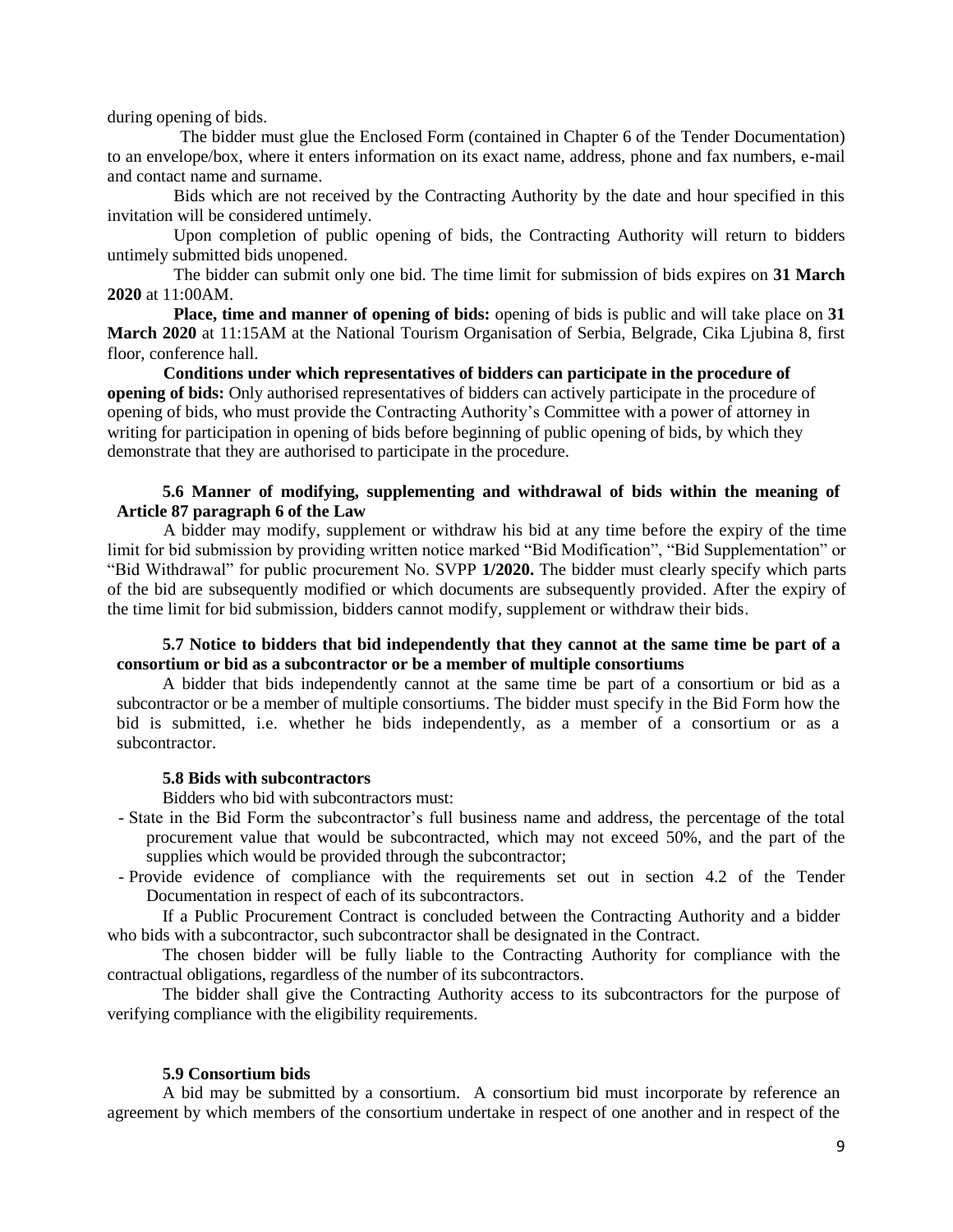Contracting Authority to carry out the public procurement, which agreement must include the following information:

- The lead member of the consortium who will submit the bid and represent the consortium vis-à-vis the Contracting Authority;

- A description of the duties of each of the consortium members in the execution of the Contract.

Bidders who bid as a consortium shall bear unlimited joint and several liability to the Contracting Authority.

### **5.10 Variant bids**

Variant bids are not allowed.

### **5.11 Validity period of bid**

The validity period of bids cannot be shorter than **30 days** of the date of opening of bids.

If a shorter period is specified, the bid will be rejected due to a material deficiency. (*The validity period must be stated in the designated field in the Bid Form.*)

#### **5.12 Requirements regarding mode and conditions of payment**

The Contracting Authority shall make payments to the Contractor successively, upon receipt of invoices for the services provided.

The Contracting Authority shall not provide advance payments.

The time limit for payment cannot be shorter than 15 days or longer than 45 days, in accordance with the Law on Time Limits for Settlement of Financial Liabilities in Commercial Transactions.

### **5.13 Currency and indication and presentation of the price in the bid**

The price in the bid may be specified in EUR.

The price shall be stated inclusive of all costs for the bidder in the execution of this public procurement.

For the purposes of bid comparison in the bid evaluation procedure, amounts shall be translated to dinars at the middle exchange rate of the National Bank of Serbia for the relevant currency in which the price is specified on the date of bid opening.

Payments to the bidder shall be made in the foreign currency specified in the bid.

Prices shall be quoted in the financial quotation.

The Contracting Authority shall not allow for price increases and the quoted price shall be final.

If it considers a price quoted in a bid to be unusually low, the Contracting Authority shall act in accordance with Article 92 of the Public Procurement Law, i.e. it will demand a detailed explanation for all elements of the invoice it considers relevant.

The bidder shall bear all costs of preparing and submitting bids.

The bidder shall present the costs of bid preparation on the relevant form, which is incorporated in the Tender Documentation and which the bidder is not required to complete and sign.

#### **5.14 Requesting additional information or clarifications concerning bid preparation**

An interested party may request additional information or clarifications concerning bid preparation from the Contracting Authority not later than 5 days before the expiry of the bid submission period.

Such interested party shall send any such request for additional information or clarifications concerning bid preparation to the Contracting Authority's address: Darja Butigan**,** 

**dbutigan@serbia.travel,** Aleksandra Dolapčev, **adolapcev@serbia.travel,** Jelena Bogdanović, **jbogdanovic@serbia.travel,** with the following subject line: Request for additional information or clarifications of the Tender Documentation for public procurement No. 1/2020.

Request for additional information or clarifications by phone shall not be allowed.

The Contracting Authority shall reply to such interested party in writing within 3 days of receipt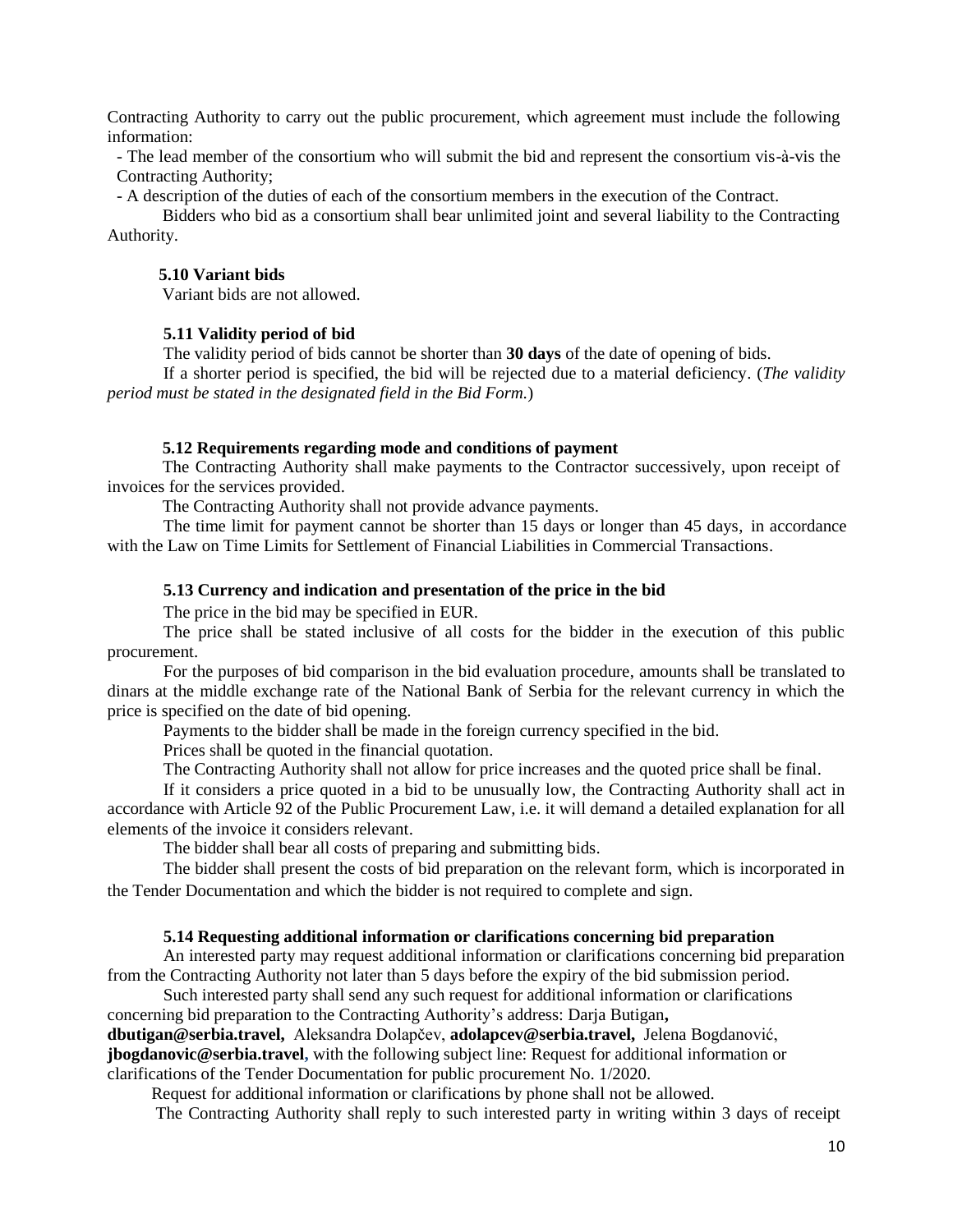and shall at the same time post such information on the Public Procurement Portal and on its website.

Communication in connection with any additional information, clarifications and replies shall be done in writing, i.e. by mail, by e-mail or by fax. If the Contracting Authority or the bidder provides a public procurement document by e-mail or by fax, they shall demand of the other party to confirm the receipt of such document using the same means, which the other party shall be required to do where this is necessary as evidence of service.

### **5.15 Information on ways in which information may be requested from bidders after bid opening and in which bidders and their subcontractors may be controlled**

During technical evaluation of bids, the Contracting Authority may demand of bidders to provide additional explanations which will help it examine, evaluate and compare bids and may furthermore conduct controls of bidders and their subcontractors.

With the bidder's consent, the Contracting Authority may correct arithmetic errors identified during bid examination after the bid opening procedure. In case of any differences between the unit price and the total price, the unit price shall prevail.

If the bidder does not agree to such correction of arithmetic errors, the Contracting Authority shall dismiss its bid as unacceptable.

### **5.16 Technical evaluation of bids**

After technical evaluation, only those bids that were submitted timely and full comply with the requirements set out in the Tender Documentation, i.e. bids which are considered appropriate and acceptable, will be taken into consideration. Inappropriate bids will not be taken into consideration and will be rejected.

### **5.17 Reasons for bid rejection**

- 1) Belated submission
- 2) Materially deficient bid
- 3) Inappropriate bid
- 4) Bid restricts the Contracting Authority's rights
- 5) Bid imposes conditions on the exercise of the Contracting Authority's rights
- 6) Bid imposes conditions on the exercise of the bidder's rights
- 7) Bid exceeds the estimated public procurement value

### **5.18 Negative references**

The Contracting Authority may reject a bid if it has evidence that, in the three years preceding the Public Call for Bids, the bidder:

1) Acted in violation of the ban imposed by Articles 23 and 25 of the Public Procurement Law;

2) Was responsible for distortion of competition;

3) Provided inaccurate data in the bid or unjustifiably refused to conclude a Public Procurement Contract after such contract was awarded to it;

4) Refused to provide the evidence and security specified in the bid.

The Contracting Authority may reject a bid if it has evidence that the bidder had not complied with its obligations under previous Public Procurement Contracts for identical supplies in the three years preceding the Public Call for Bids.

This evidence may be in the form of:

1) A final and enforceable court decision or a final decision of another competent authority;

2) A document evidencing perfection of security in a public procurement procedure or enforcement of contractual obligations;

3) A document evidencing the payment of liquidated damages;

4) Customers' complaints, if not addressed within the agreed period;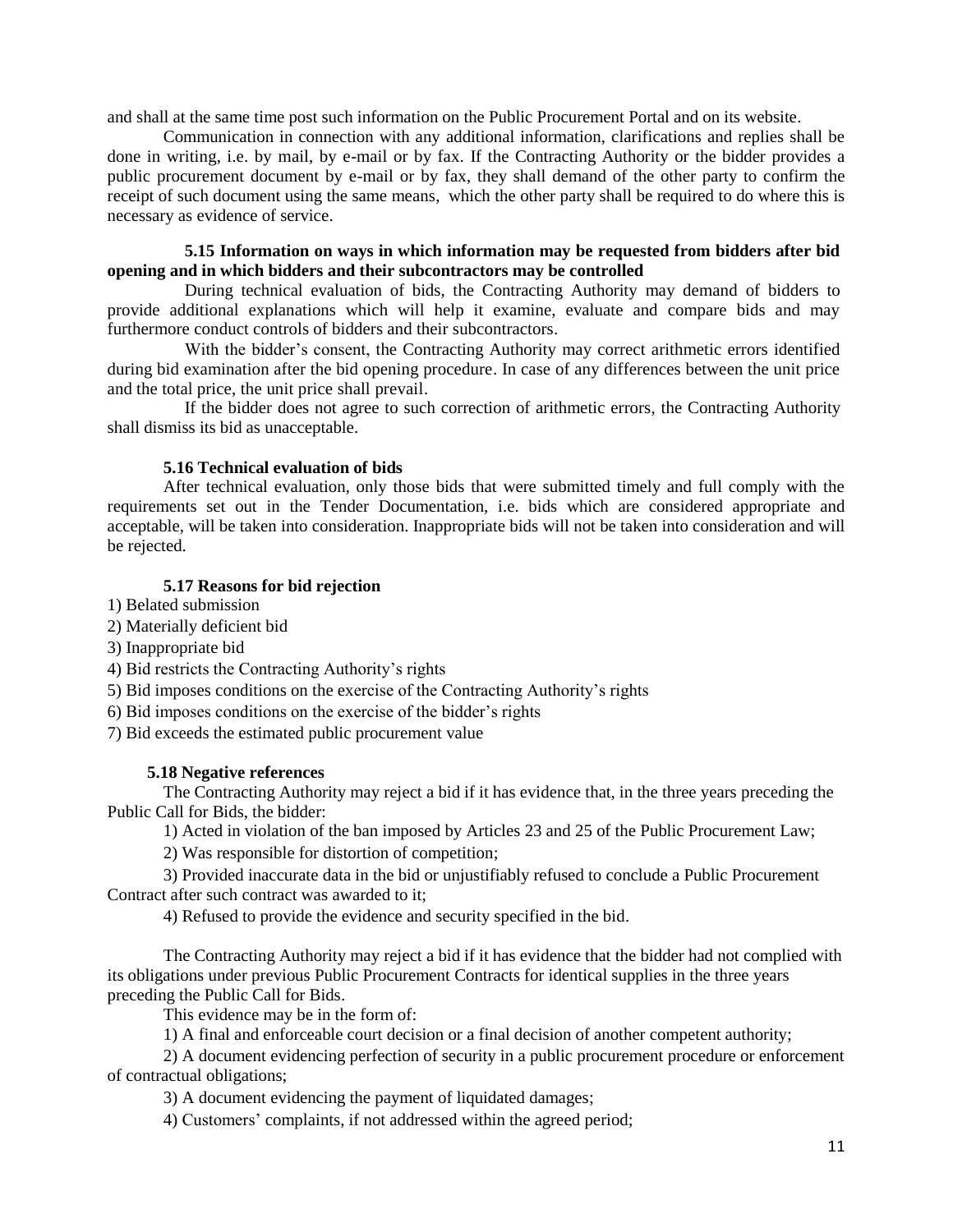5) Report by a competent authority of any works that were non-compliant with a design or contract;

6) Notice of contract termination due to non-compliance with material elements of the contract given in the manner and under the conditions provided for by the law on contracts and torts;

7) Evidence of hiring persons not specified as subcontractors or consortium members to perform a Public Procurement Contract.

8) Other relevant evidence appropriate for the supplies in question relating to performance of obligations in previous public procurement procedures or under previous Public Procurement Contracts.

The Contracting Authority may reject a bid if it has a final and enforceable court decision or a final decision of another competent authority relating to a procedure implemented by another Contracting Authority or a contract concluded by another Contracting Authority if the supplies are identical.

### **5.19 Notifying the outcome of the procedure to bidders**

The Contracting Authority must make a decision in connection with this public procurement within 10 days of public opening of the bids. A contract award decision will be posted on the Public Procurement Portal and on the Contracting Authority's website within three days of its passing.

#### **5.20 Criterion and elements of the criterion for contract award**

The most advantageous bid will be selected based on the **"lowest quoted price"** criterion, which will be assigned a score of 100.

This criterion will be evaluated on the basis of the total quoted price exclusive of VAT. The maximum score based on this criterion will be assigned to the bid with the lowest quoted price exclusive of VAT. All other bidders will be assigned a proportionately lower score and their bids will be ranked accordingly.

If two or more bids receive the same score, the more advantageous bid will be the one which states a longer payment period (as indicated in the Bid Form). If bids still receive the same score, the selection will be made by draw.

#### **5.21 Motion for the protection of rights**

A motion for the protection of rights should be submitted to the Contracting Authority, with a copy to the Republic Committee.

A motion for the protection of rights may be filed throughout the public procurement process against any action of the Contracting Authority, unless provided otherwise by this Law.

A motion for the protection of rights which challenges the type of the procedure or the content of the Call for Bids or the Tender Documentation will be considered timely if received by the Contracting Authority not later than seven days before expiry of the bid submission period, while in case of small value public procurement or qualification procedures such motion shall be considered timely if received by the Contracting Authority three days before the expiry of the bid submission period, regardless of the mode of their receipt, provided however that the person who submitted the motion had previously notified any identified defects and irregularities in accordance with Article 63 paragraph 2 of the Law and the Contracting Authority failed to remedy them.

A motion for the protection of rights which challenges actions undertaken by the Contracting Authority before the expiry of the bid submission period, but after the expiry of the period referred to in paragraph 3 Article 149 of the Public Procurement Law, will be considered timely if submitted by the expiry of the bid submission period.

The provisions of paragraphs 3 and 4 of Article 149 of the Public Procurement Law shall not apply in case of bargaining procedures without a call for bids, if the person who submitted the motion or his related party did not participate in that procedure.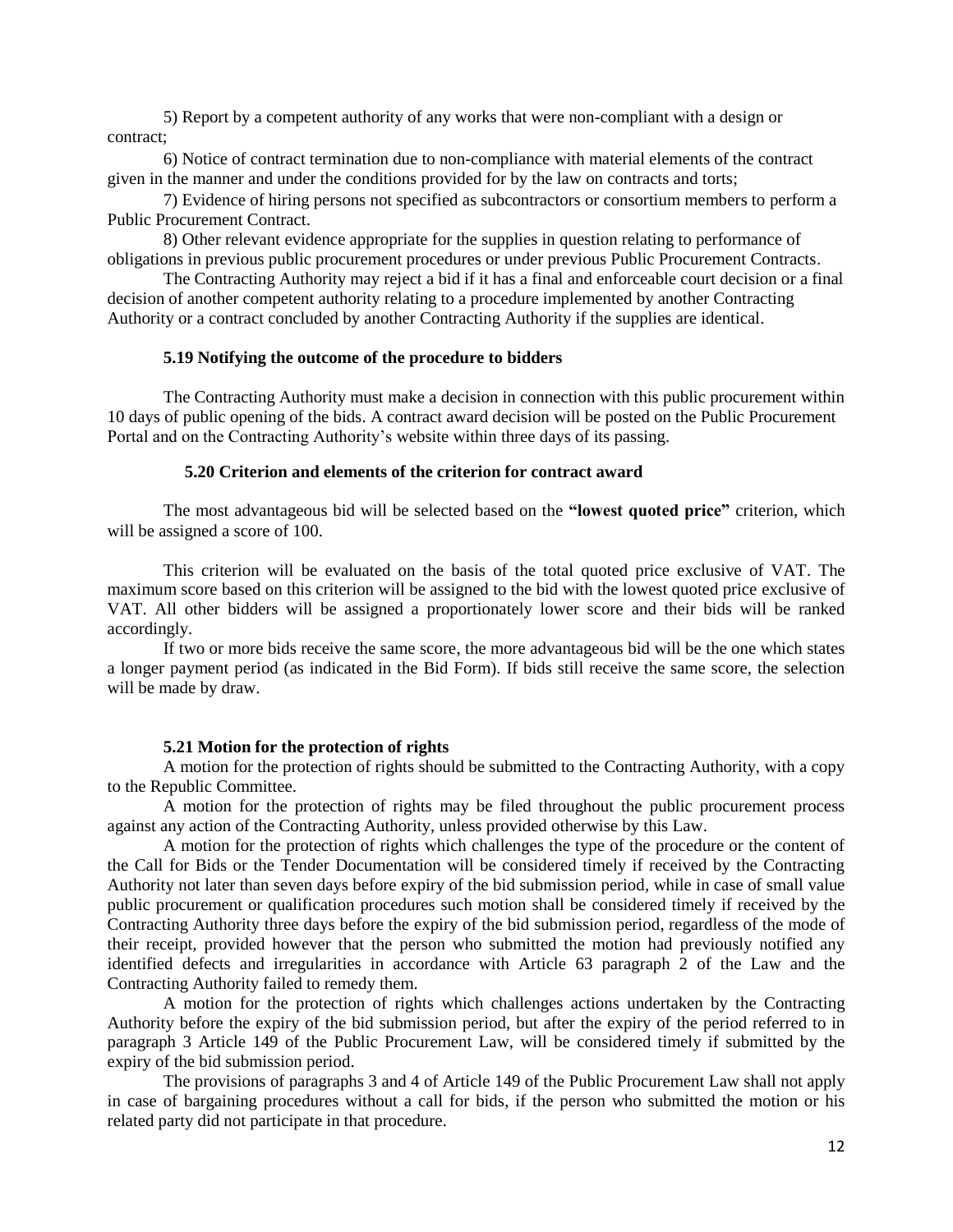After the passing of a decision to award contract, a decision to conclude a framework agreement, a decision to recognise qualifications or a decision to terminate the procedure, the time limit for filing motions for the protection of rights shall be ten days of publication of the respective decision on the Public Procurement Portal, or five days in case of a small value public procurement or in case of a decision to awards a contract under a framework agreement in accordance with Article 40а of this Law.

A motion for the protection of rights may not challenge actions undertaken by the Contracting Authority in the public procurement procedure if the person who submitted the motion was aware or should have been aware of the reasons for filing such motion before the expiry of the period for making such motions in accordance with paragraphs 3 and 4 of Article 149 of the Public Procurement Law and the person had not filed the motion before the expiry of that period.

If a motion for the protection of rights is repeated in the same public procurement procedure by the same person, such motion cannot challenge any actions of the Contracting Authority of which the person who submitted the motion was aware or should have been aware at the time of filing the previous motion.

A motion for the protection of rights shall not stay the activities of the Contracting Authority in the public procurement procedure in accordance with Article 150 of the Public Procurement Law.

The Contracting Authority shall post notice of filed motions for the protection of rights on the Public Procurement Portal and on its website not later than two days of receipt of any motion for the protection of rights which contains the information required in Annex 3N.

A motion for the protection of rights shall be filed directly by e-mail to *jbogdanovic@serbia.travel* and [vninic@serbia.travel](mailto:vninic@serbia.travel) during the working hours of the Contracting Authority, on weekdays (Monday through Friday) between 7:30 AM and 3:30 PM or by registered mail with receipt confirmation to the following address: National Tourism Organisation of Serbia, Belgrade, Cika Ljubina 8, with a designation of the supplies and the public procurement number. If a motion for the protection of rights is sent by email, preferably this document should be provided as a scanned copy bearing the stamp and signature of the authorised officer of the bidder (the person who files the motion) and as a MS Word document, to enable more efficient handling of the motion by the Contracting Authority (without having to retype the claims made in the motion).

#### **Fee amount**

A person filing a motion for the protection of rights shall pay a fee in the following amount to the budget of the Republic of Serbia:

- 1) **RSD 60,000** if the motion for the protection of rights is filed before bid opening and if the estimated value is not higher than RSD 120,000,000.
- 2) **RSD 120,000** if the motion for the protection of rights is filed after bid opening and if the estimated value is not higher than RSD 120,000,000

### **Fee payment: link to the website of the Republic Commission for the Protection of Rights in Public Procurement Procedures:**

**http://www.kjn.gov.rs/ci/uputstvo-o-uplati-republicke-administrativne-takse.html**

### **INSTRUCTIONS FOR PAYING THE FEE CHARGED ON FILING A MOTION FOR THE PROTECTION OF RIGHTS**

Under Article 151 of the Public Procurement Law, a motion for the protection of rights must include a certificate of payment of the fee required in Article 156 of the Public Procurement Law. A person filing a motion for the protection of rights must pay the amount required in Article 156 of the Public Procurement Law to the designated account of the budget of the Republic of Serbia. **The following shall be acceptable as evidence of payment of the fee within the meaning of Article 151 paragraph 1 item 6) of the Public Procurement Law:**

**1. A certificate of payment of the fee required in Article 156 of the Public Procurement Law which contains the following elements:**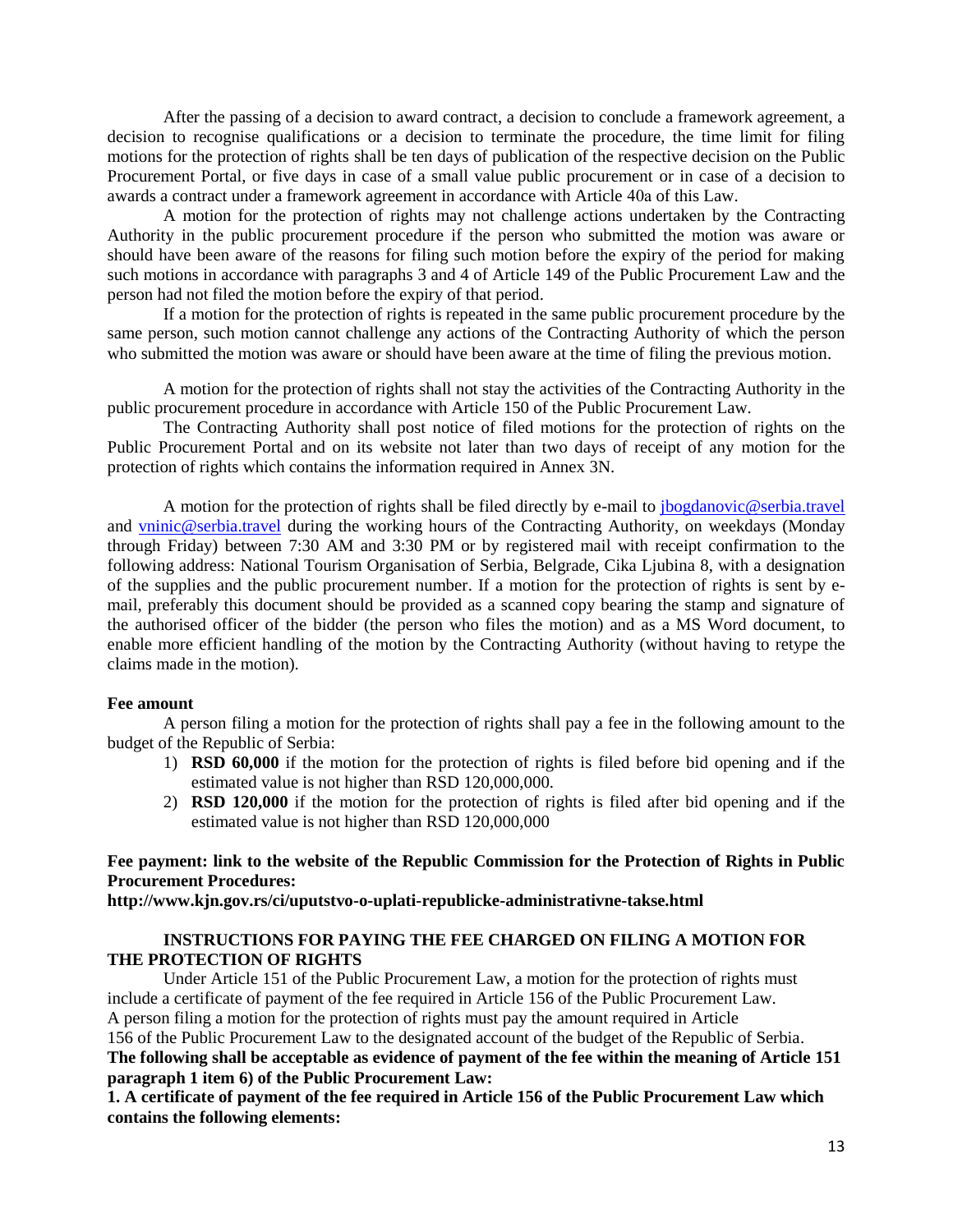(1) It was issued by a bank;

(2) It constitutes evidence of payment of the fee, which means it contains information that the payment or transfer order was executed and the date on which it was executed. *\* The Republic Commission may examine the relevant statement of a recording account provided by the Treasury Administration of the Ministry of Finance and thus additionally verify the execution of the transfer order*

*.* (3) The amount of the relevant fee required in Article 156 of the Public Procurement Law;

(4) Account number: 840-30678845-06;

(5) Payment code: 153 or 253;

(6) Reference: information on the number or mark of the public procurement in respect of which the motion for the protection of rights is filed;

(7) Purpose: ZZP; name of the Contracting Authority; the number or mark of the public procurement in respect of which the motion for the protection of rights is filed;

(8) recipient: budget of the Republic of Serbia;

(9) Name of the payer/person who files the motion for the protection of rights in respect of which the fee is paid;

(10) signature of the bank's authorised officer.

**2. Payment order**, **first copy,** certified by the signature of the authorised officer of the respective bank or post, which contains also all other elements required from a certificate of payment in accordance with item 1.

Model of a properly completed transfer order is available at http://www.kjn.gov.rs/ci/uputstvo-o-uplati-republicke-administrativne-takse.html

# **Payment of fee for filing a motion for the protection of rights from a foreign country**

The fee for the filing of motions for the protection of rights may be paid from a foreign country to the foreign exchange account of the Treasury Administration of the Ministry of Finance:

BANK'S NAME AND ADDRESS: National Bank of Serbia (NBS) 11000 Belgrade, Nemanjina 17 Serbia SWIFT CODE: NBSRRSBGXXX INSTITUTION'S NAME AND ADDRESS: Ministry of Finance Treasury Administration Pop Lukina 7-9 11000 Belgrade IBAN: RS 35908500103019323073 NOTE: The follow8ing information should be provided in FIELD 70: DETAILS OF PAYMENT when

making the payment:

– The number of the public procurement procedure in respect of which the motion for the protection of rights is filed and the name of the Contracting Authority in the public procurement procedure. Instructions for payment in EUR and USD are available at:

http://www.kjn.gov.rs/sr/uputstvo-o-uplati-republicke-administrativne-takse.html

The Contracting Authority shall post notice of any motions for the protection of rights it received on the Public Procurement Portal and on its website within 2 days of receipt of each motion for the protection of rights.

# **5.22 Time limit for execution of the Contract**

The Contracting Authority shall execute the Contract within 8 days of the final date for filing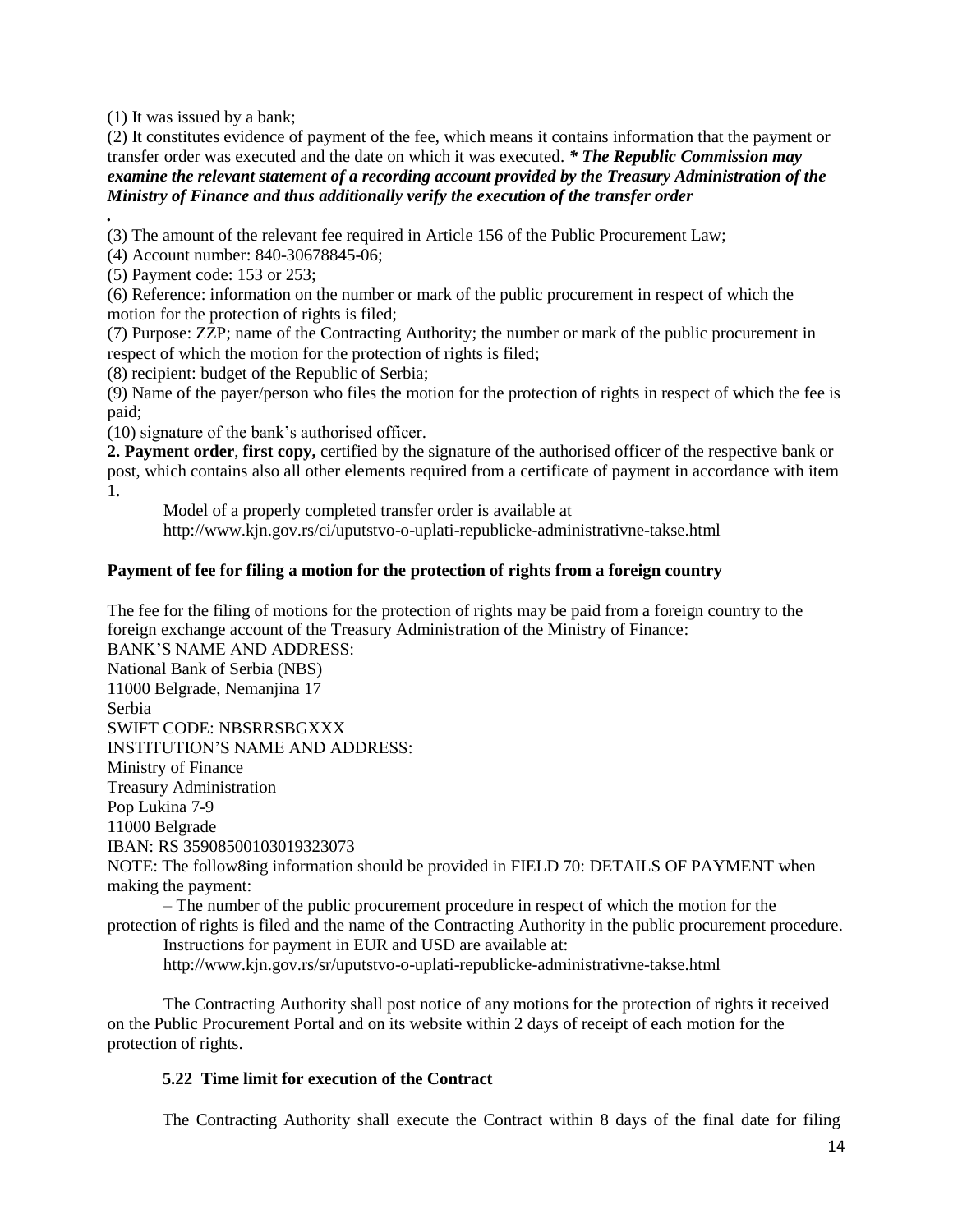motions for the protection of rights.

### **5.23 Termination of the Procedure**

The Contracting Authority shall decide to terminate the public procurement procedure if all conditions for contract award within the meaning of the Public Procurement Law are not met.

In case of objective reasons it was not aware of and could not have reasonably been predicted at the time of initiation of the public procurement procedure and which prevent the initiated procedure from proceeding or which eliminate the need for the public procurement concerned, the Contracting Authority reserves the right to withdraw from the public procurement and pass a decision to terminate the procedure.

The Contracting Authority shall pass such decision to terminate the procedure in writing and shall post it on the Public Procurement Portal, on its website and on the portal of official journals, in accordance with Article 109 of the Public Procurement Law.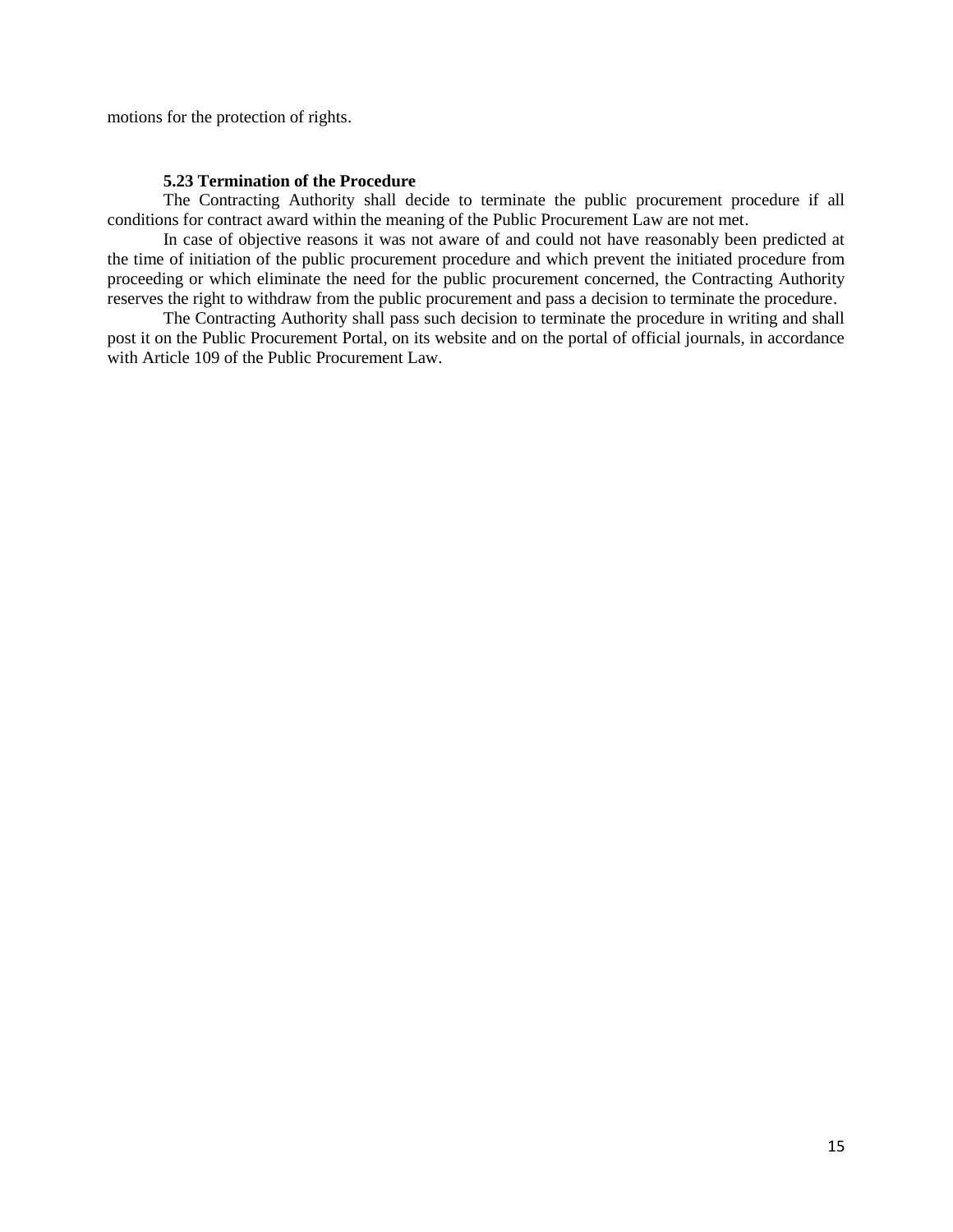# **6. FORMS AND STATEMENTS**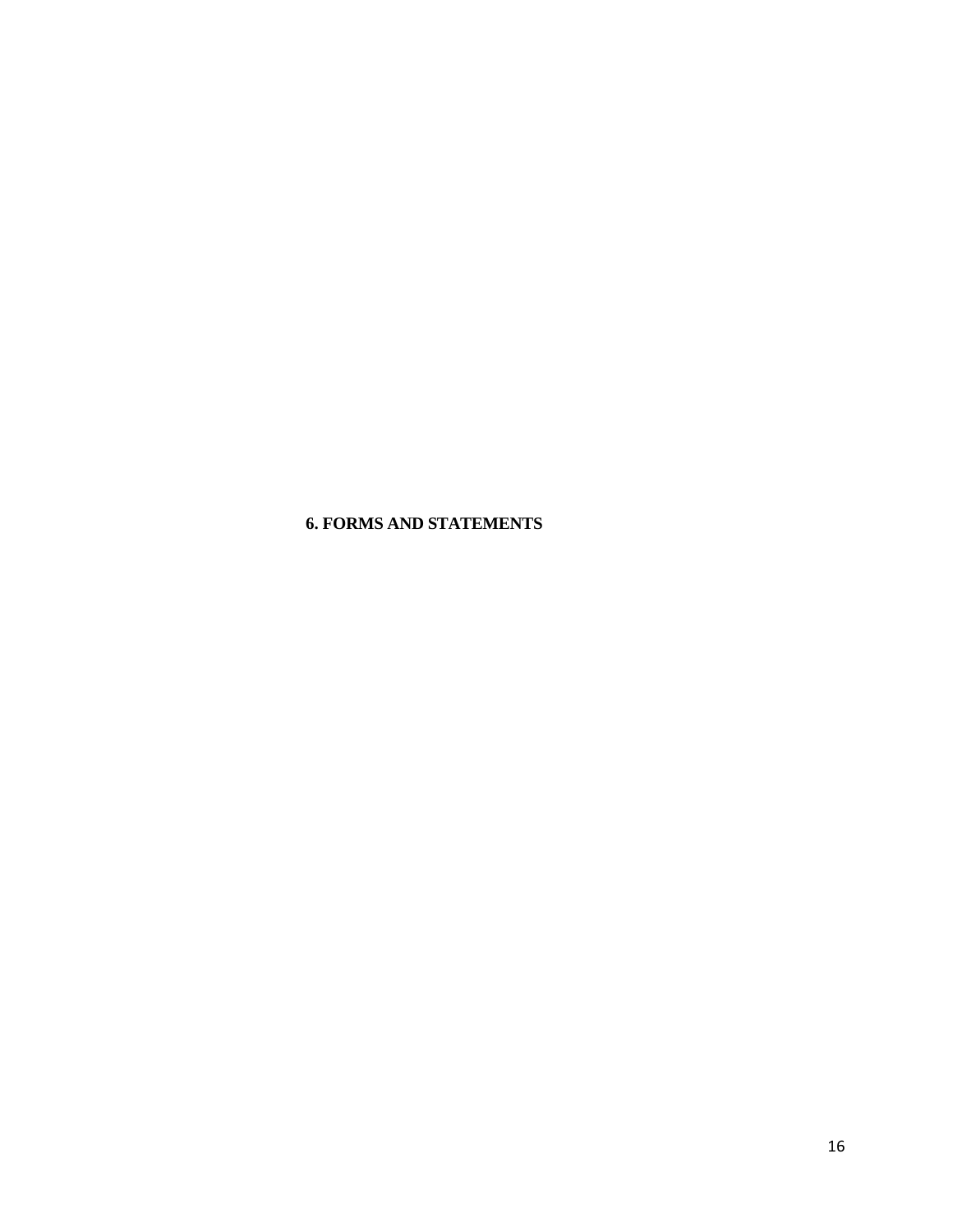### **6. BID FORM**

### **PUBLIC PROCUREMENT NUMBER 1/2020**

Pursuant to the Public Procurement Law, I hereby submit a bid for public procurement of public relations services on the India market for the needs of the National Tourism Organisation of Serbia, as follows:

 **Bid No.:**

**Date:**

|                                                 | 0.1. BIBBER 11 11 ORMA 11 OR |                                     |
|-------------------------------------------------|------------------------------|-------------------------------------|
| <b>Bidder</b>                                   |                              |                                     |
| <b>Address</b>                                  | City/town,                   |                                     |
|                                                 | street and number            |                                     |
| <b>Bidder's Company ID number</b>               |                              |                                     |
| Bidder's tax identification number (TIN)        |                              |                                     |
| <b>Contact person</b>                           |                              |                                     |
| Phone, telefax                                  |                              |                                     |
| <b>E-mail address</b>                           |                              |                                     |
| <b>Account number and bank</b>                  |                              |                                     |
| Person authorized to sign contracts             |                              |                                     |
| Legal entity is classified as:                  |                              | micro, small, medium-sized or large |
| (to be entered if the bidder is a legal entity) |                              | (mark bidder's classification)      |

# **6.1. BIDDER INFORMATION**

# **6.2. I SUBMIT THE BID**:

- **A) Individually**
- **B) With the subcontractor:**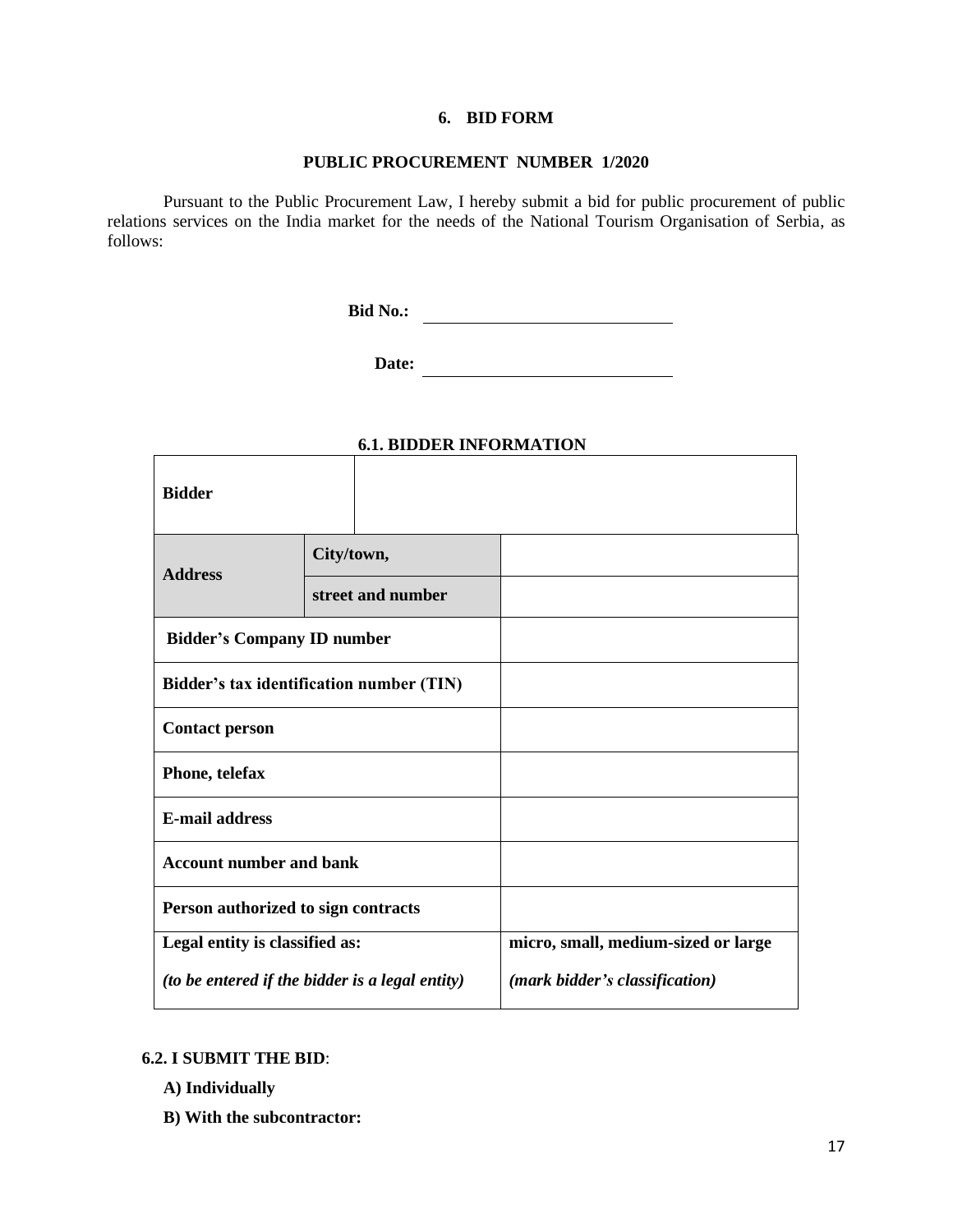# **C) Joint bid with members of the consortium:**

**\_\_\_\_\_\_\_\_\_\_\_\_\_\_\_\_\_\_\_\_\_\_\_\_\_\_\_\_\_\_\_\_\_\_\_\_\_\_\_\_\_\_\_\_\_\_\_\_\_\_\_\_ \_\_\_\_\_\_\_\_\_\_\_\_\_\_\_\_\_\_\_\_\_\_\_\_\_\_\_\_\_\_\_\_\_\_\_\_\_\_\_\_\_\_\_\_\_\_\_\_\_\_\_\_**

**\_\_\_\_\_\_\_\_\_\_\_\_\_\_\_\_\_\_\_\_\_\_\_\_\_\_\_\_\_\_\_\_\_\_\_\_\_\_\_\_\_\_\_\_\_\_\_\_\_\_\_\_\_ \_\_\_\_\_\_\_\_\_\_\_\_\_\_\_\_\_\_\_\_\_\_\_\_\_\_\_\_\_\_\_\_\_\_\_\_\_\_\_\_\_\_\_\_\_\_\_\_\_\_**

**\_\_\_\_\_\_\_\_\_\_\_\_\_\_\_\_\_\_\_\_\_\_\_\_\_\_\_\_\_\_\_\_\_\_\_\_\_\_\_\_\_\_\_\_\_\_\_\_\_\_\_\_\_\_** (*circle the manner of submission of the bid and indicate names of subcontractors and all participants in a joint bid)*

**6.3. SUBCONTRACTOR INFORMATION**

# 1) Subcontractor: Address: Company ID number: Tax identification number (TIN): Contact person Percentage of the total value of the procurement carried out through the subcontractor % Part of the supplies which will be provided by through the subcontractor:

| Subcontractor:                                                                            |      |
|-------------------------------------------------------------------------------------------|------|
| Address:                                                                                  |      |
| Company ID number:                                                                        |      |
| Tax identification number (TIN):                                                          |      |
| Contact person                                                                            |      |
| Percentage of the total value of the procurement carried<br>out through the subcontractor | $\%$ |
| Part of the supplies which will be provided by the<br>subcontractor:                      |      |

# The table "Information on Subcontractor" **shall be completed only by bidders that submit bids with subcontractors.**

In case of multiple subcontractors, copy the form.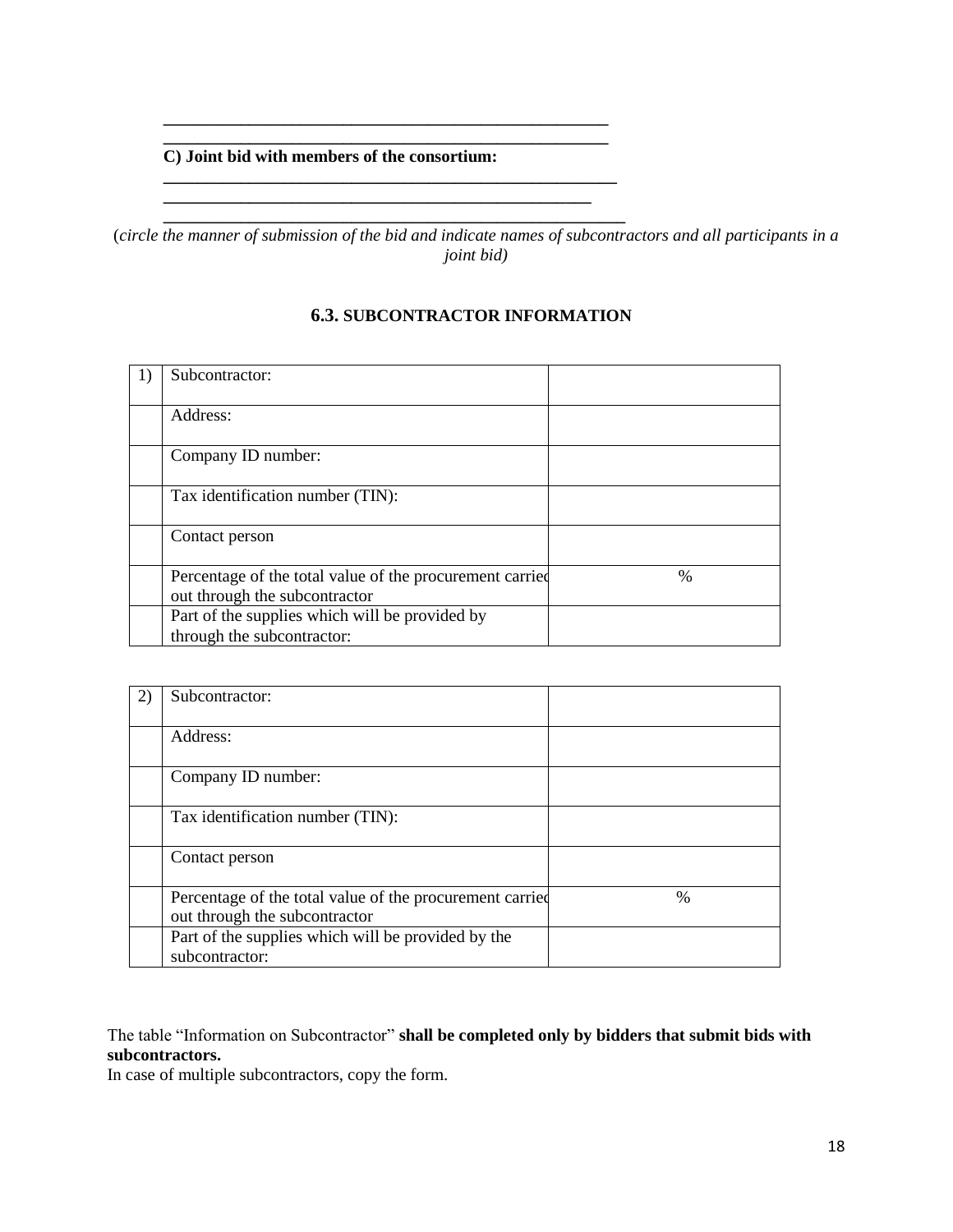# **6.4. CONSORTIUM MEMBER INFORMATION**

| Participant in a joint bid:     |  |
|---------------------------------|--|
| Address:                        |  |
|                                 |  |
| Company ID number:              |  |
|                                 |  |
| Tax identification number (TIN) |  |
| Contact person                  |  |
|                                 |  |

| Participant in a joint bid:     |  |
|---------------------------------|--|
| Address:                        |  |
|                                 |  |
| Company ID number:              |  |
|                                 |  |
| Tax identification number (TIN) |  |
| Contact person                  |  |
|                                 |  |

| Name of participant in a joint bid: |  |
|-------------------------------------|--|
| Address:                            |  |
|                                     |  |
| Company ID number:                  |  |
|                                     |  |
| Tax identification number (TIN)     |  |
| Contact person                      |  |
|                                     |  |

# **To be completed only by bidders who submit joint bids**.

In case there are more members of the consortium, copy the form.

Note: The bidder shall enter the requested data in blank fields in the bid form.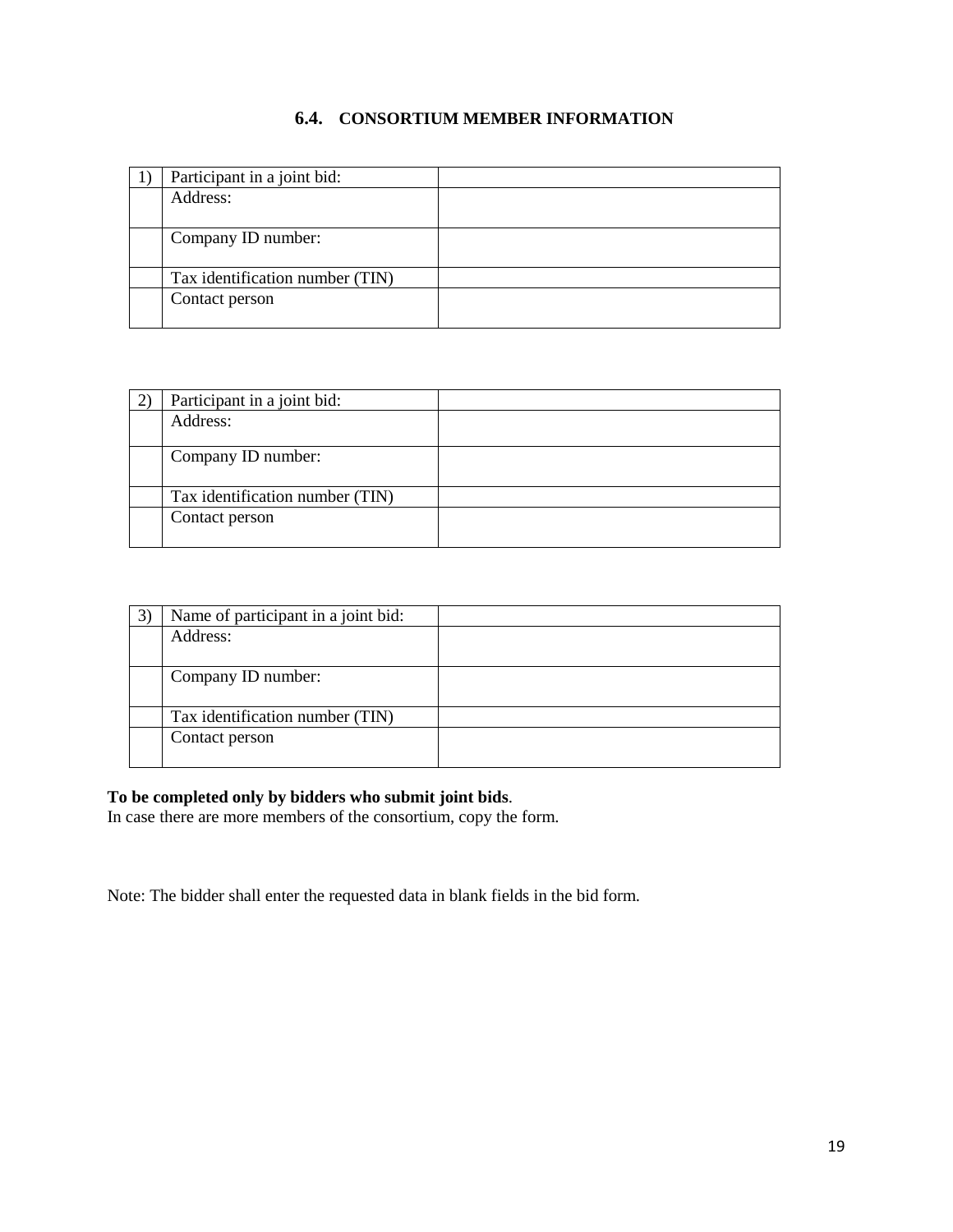# **6.5. FORM OF QUOTATION WITH PRICE STRUCTURE**

This public procurement is for public relations services for the needs of the National Tourism Organisation of Serbia on the INDIA market.

# **PRICE**

The bidder must fill in all items in the Form of Financial Bid and Price Structure, otherwise the bid will not be eligible.

|                             | <b>ACTIVITY</b>                                                      | EUR   |
|-----------------------------|----------------------------------------------------------------------|-------|
|                             |                                                                      | Price |
|                             | ORGANISING GROUP PRESS TRIP FOR<br><b>MEDIA REPRESENTATIVES</b>      |       |
| $\mathcal{D}_{\mathcal{L}}$ | ORGANISING INDIVIDUAL PRESS TRIP FOR<br><b>MEDIA REPRESENTATIVES</b> |       |
| 3                           | DATABASE OF TOUR OPERATORS IN INDIA                                  |       |
|                             | <b>TOTAL:</b>                                                        |       |

- **TIME LIMIT FOR PAYMENT:** is \_\_\_\_\_\_\_\_\_ days of the date of receipt of invoice **(**it cannot be shorter than 15 days or longer than 45 days)
- **PERIOD OF VALIDITY OF BID:** *\_\_\_\_\_\_\_\_\_\_\_* **days of the date of opening of the bid.**

*(minimum 30 days)*

*The bid must be completed and signed.* 

# **BIDDER**

**- signature -**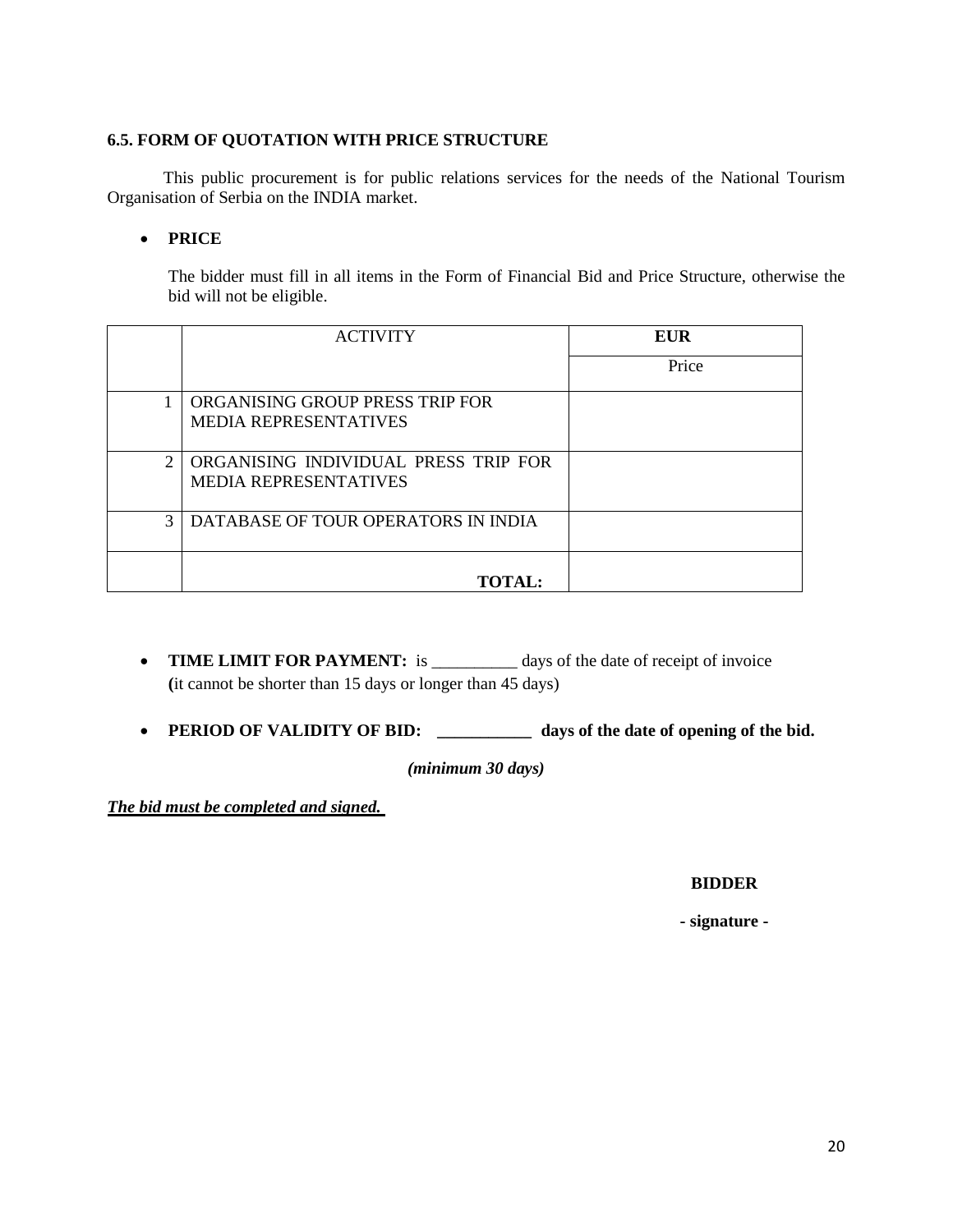# **S T A T E M E N T OF BIDDER'S COMPLIANCE WITH REQUIREMENTS UNDER ARTICLE 75 OF THE LAW**

Pursuant to Article 77, paragraph 4 of the Law, under threat of perjury or fraud, as the bidder's representative, I hereby give the following

# **S T A T E M E N T**

The bidder (indicate  $\blacksquare$ ) the bidder's name), in the public procurement procedure: "Public Relations Services on the India market", SVPP number 1/2020 complies with all requirements under Article 75 of the Law and all requirements defined by the Tender Documentation for the public procurement in question, including:

- **1. The bidder is registered with the competent authority, i.e. registered with the relevant register**
- **2. The bidder and its legal representative have not been convicted of a criminal offence as a member of an organized crime group, have not been convicted of a commercial criminal offence, an environmental criminal offence, bribery or fraud**
- **3. The bidder paid all due taxes, contributions and other public fees in accordance with regulations of the Republic of Serbia or of a foreign country if the bidder has its head office in the territory of a foreign country**

If the bidder submits a bid with a subcontractor or a consortium, the statement must be signed by all subcontractors and all members of a consortium.

**City/town:\_\_\_\_\_\_\_\_\_\_\_\_\_ Date:\_\_\_\_\_\_\_\_\_\_\_\_\_**

**Autorised officer's signature**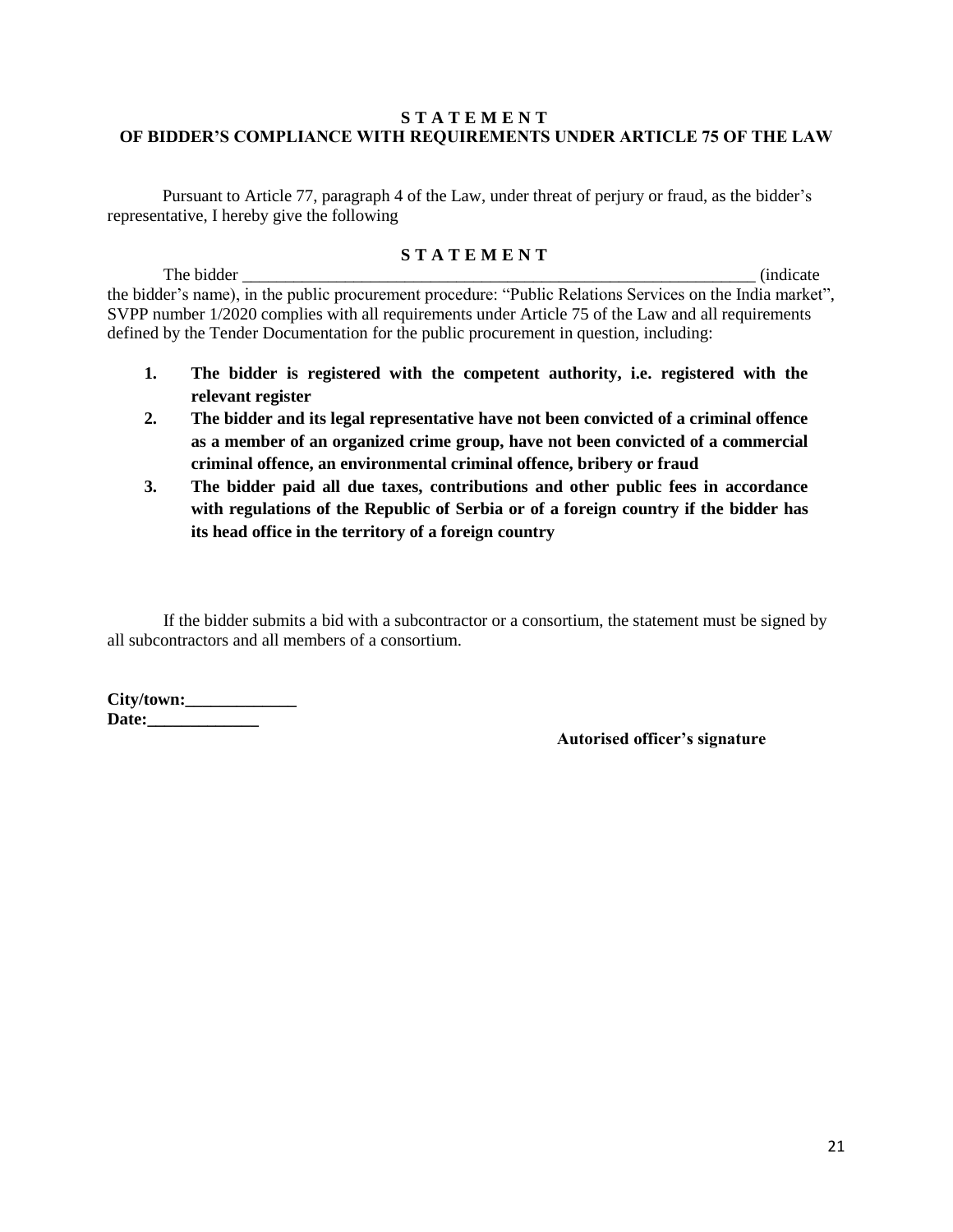### **FORM OF COSTS OF PREPARATION OF BID**

### **JN No. 1/2020**

# **Pursuant to Article 88, paragraph 1 of the Public Procurement Law, we hereby declare that**

**The bidder ................................................................................................................................... ,**

*(bidder's name)*

Had the following costs in the public procurement procedure in question:

| No. | <b>Description</b> | <b>Amount</b> |
|-----|--------------------|---------------|
| 1.  |                    |               |
| 2.  |                    |               |
|     | <b>TOTAL:</b>      |               |

City/town \_\_\_\_\_\_\_\_\_\_\_\_\_

**BIDDER**

**- signature -**

Date \_\_\_\_\_\_ \_\_\_\_\_\_\_

*Note:*

**-** Submission of this statement is **not mandatory**!

The bidder cannot request from the Contracting Authority to reimburse costs of preparation of the bid.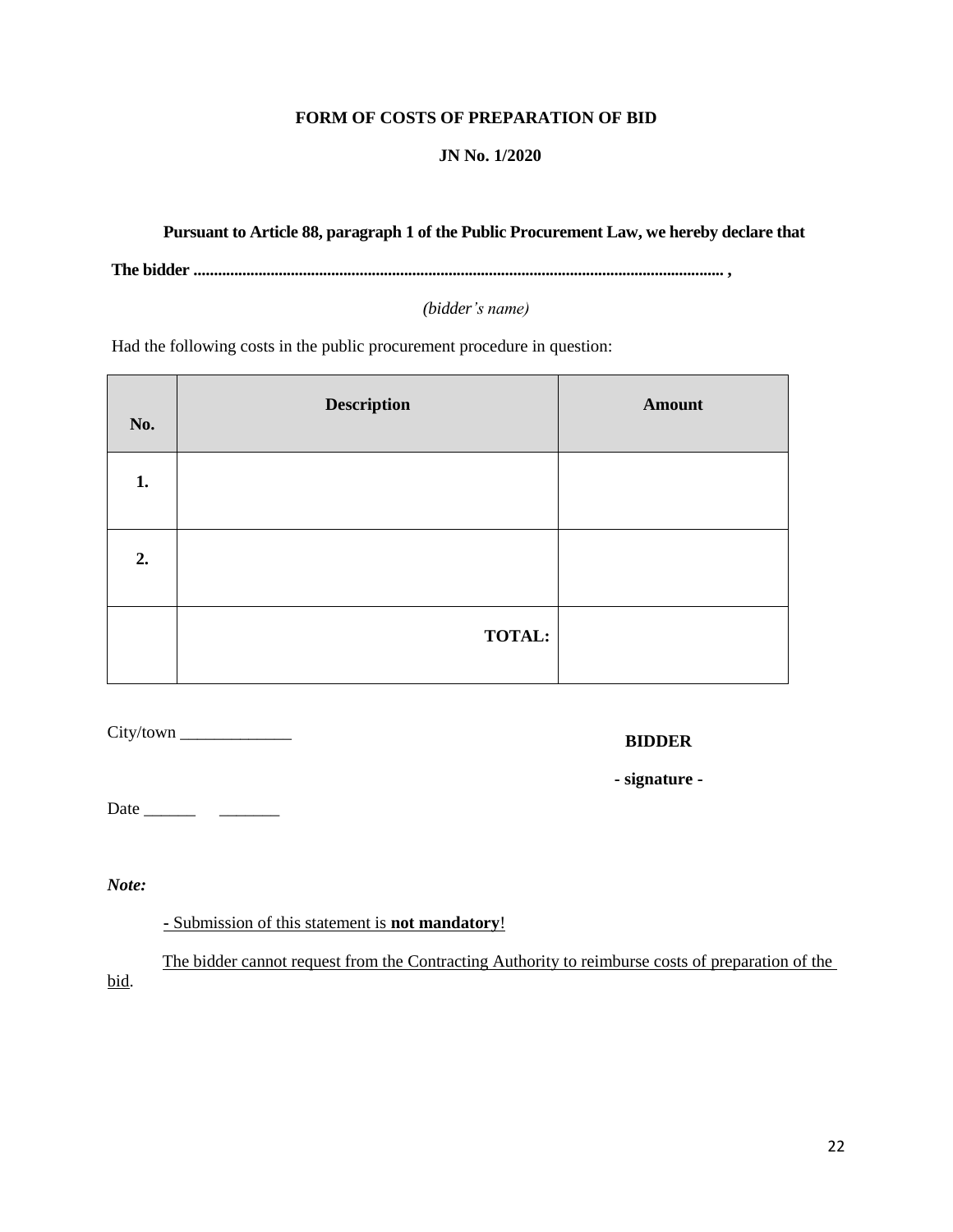### **STATEMENT OF INDEPENDENT BID**

### **SVPP No. 1/2020**

Pursuant to Article 26 of the Public Procurement Law (''Official Gazette of RS'', No. 124/12) and Article 2 of the Bylaw on Mandatory Elements of Tender Documentations in Public Procurement Procedures and the Manner of Demonstrating Compliance with the Requirements, as the bidder:  $\blacksquare$  , I hereby give this

# **STATEMENT**

Under threat of perjury or fraud, I hereby confirm that I submitted a bid in the public procurement procedure for services, SVPP No. 1/2020 independently, without agreement with other bidders or interested parties.

#### **Notes:**

*In case of reasonable doubt in truthfulness of the Statement of Independent Bid, the Contracting Authority will without delay notify the organisation competent for the protection of competition. The organisation competent for the protection of competition may impose a measure prohibiting participation in the public procurement procedure on the bidder or an interested party if it finds that the bidder or the interested party has violated competition in the public procurement procedure within the meaning of the law providing for the protection of the competition. Prohibition of participation in the public procurement procedure may be imposed for the period of up to two years. Violation of competition constitutes a negative reference within the meaning of Article 82, paragraph 1, item 2 of the Law.*

*If the bid is submitted by a consortium, the Statement must be signed by the authorised officer of each bidder in the consortium.*

City/town \_\_\_\_\_\_\_\_\_\_\_\_\_

**BIDDER**

**- signature -**

Date \_\_\_\_\_\_\_\_\_\_\_\_\_

*Note:*

-The Statement must be signed. Otherwise, the bid will be rejected.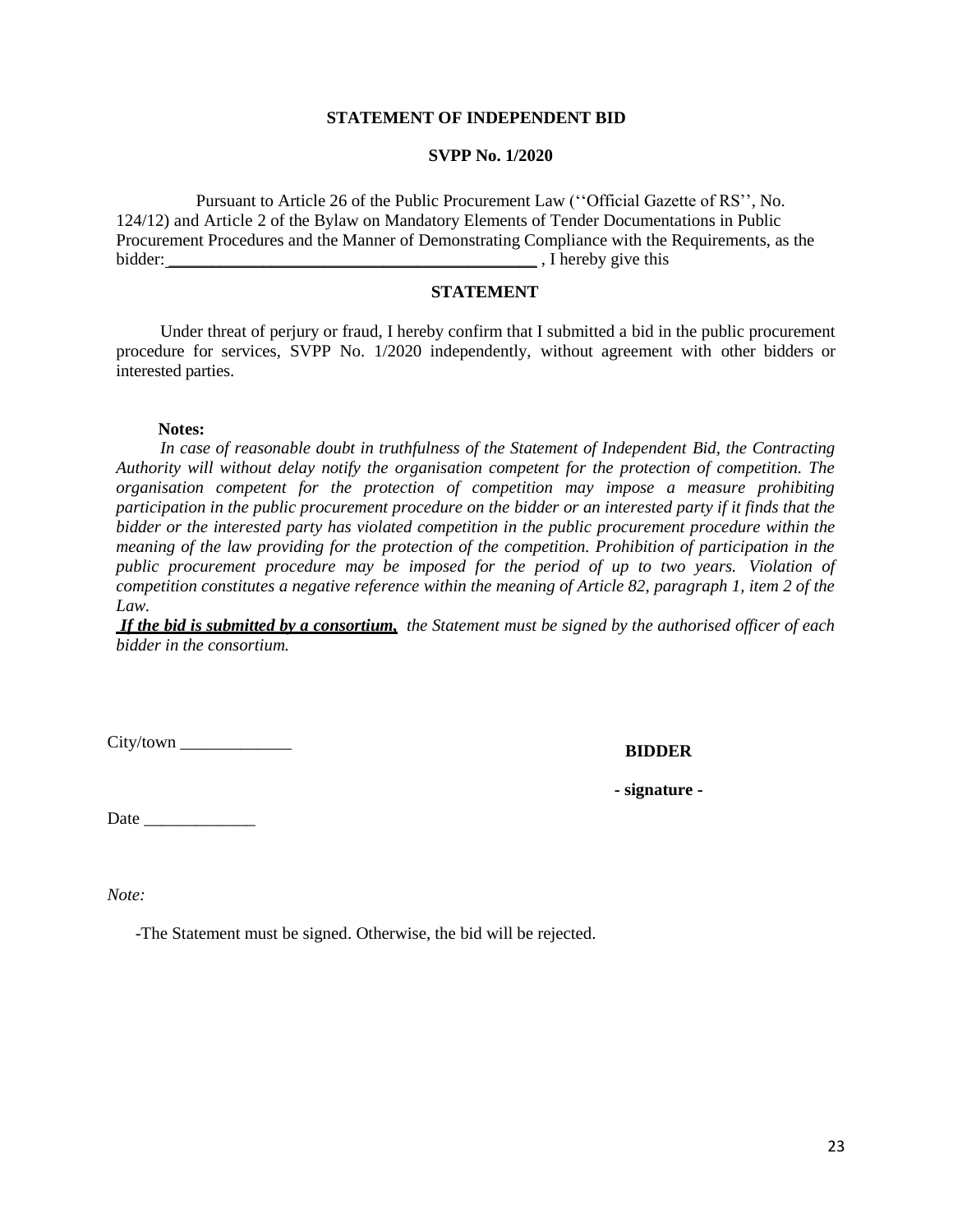### **STATEMENT OF COMPLIANCE WITH DUTIES UNDER**

# **APPLICABLE REGULATIONS**

# **SVPP No.: 1/2020**

In connection with Article 75, paragraph 2 of the Public Procurement Law, **as the representative** of the bidder

**...................................................................................................................................................... ,**

 *(bidder's name)* 

under threat of perjury or fraud, I hereby confirm that

the bidder named above has complied with the duties under applicable regulations on occupational safety and health, employment and working conditions and environment protection, as well as that there is no injunction in force at the time of submission of bids banning it from conducting business activities (Article 75, paragraph 2 of the Law).

Date\_\_\_\_\_\_\_\_\_\_\_\_\_

### **BIDDER**

**- signature -**

*Notes:*

**1. The statement must be signed. Otherwise, the bid will be rejected.**

**2. If the bid is submitted by a consortium, the statement must be signed by authorised officers of each member of the joint bid.** In that case, copy/print the necessary number of the statement form.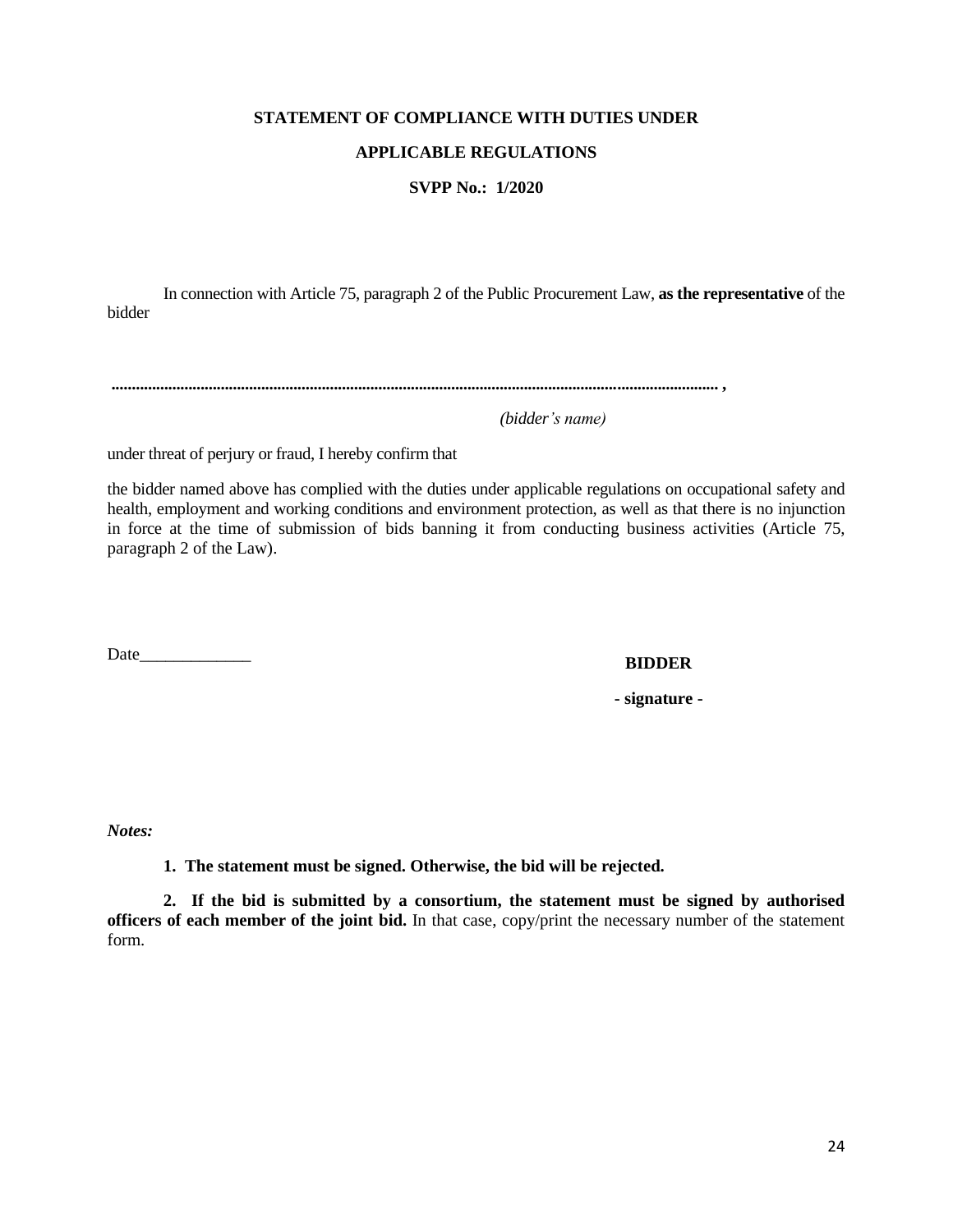# **STATEMENT OF REQUIRED OPERATING CAPACITY SVPP No. 1/2020**

# **S T A T E M E N T**

Under threat of perjury or fraud, the bidder *<i>(indicate the ) bidder's name***), hereby declares** that

**\_\_\_\_\_\_\_\_\_\_\_\_\_\_\_\_\_\_\_\_\_\_\_\_\_\_\_\_\_\_\_\_\_\_\_\_\_\_\_\_\_\_\_\_\_\_\_\_\_\_\_\_\_\_\_\_\_\_\_\_\_\_\_**

it carries out its business activity at the following business address and in the following country: **\_\_\_\_\_\_\_\_\_\_\_\_\_\_\_\_\_\_\_\_\_\_\_\_\_\_\_\_\_\_\_\_\_\_\_\_\_\_\_\_\_\_\_\_\_\_\_\_\_\_\_\_\_\_\_\_\_\_\_\_\_\_\_\_\_\_\_\_\_\_\_\_\_\_\_\_\_**

*The statement must be completed, signed and certified by bidders, subcontractors and members of consortiums (joint bid).*

 **City/town and date: Bidder**

**\_\_\_\_\_\_\_\_\_\_\_\_\_\_\_\_ \_\_\_\_\_\_\_\_\_\_\_\_\_\_\_\_\_\_\_**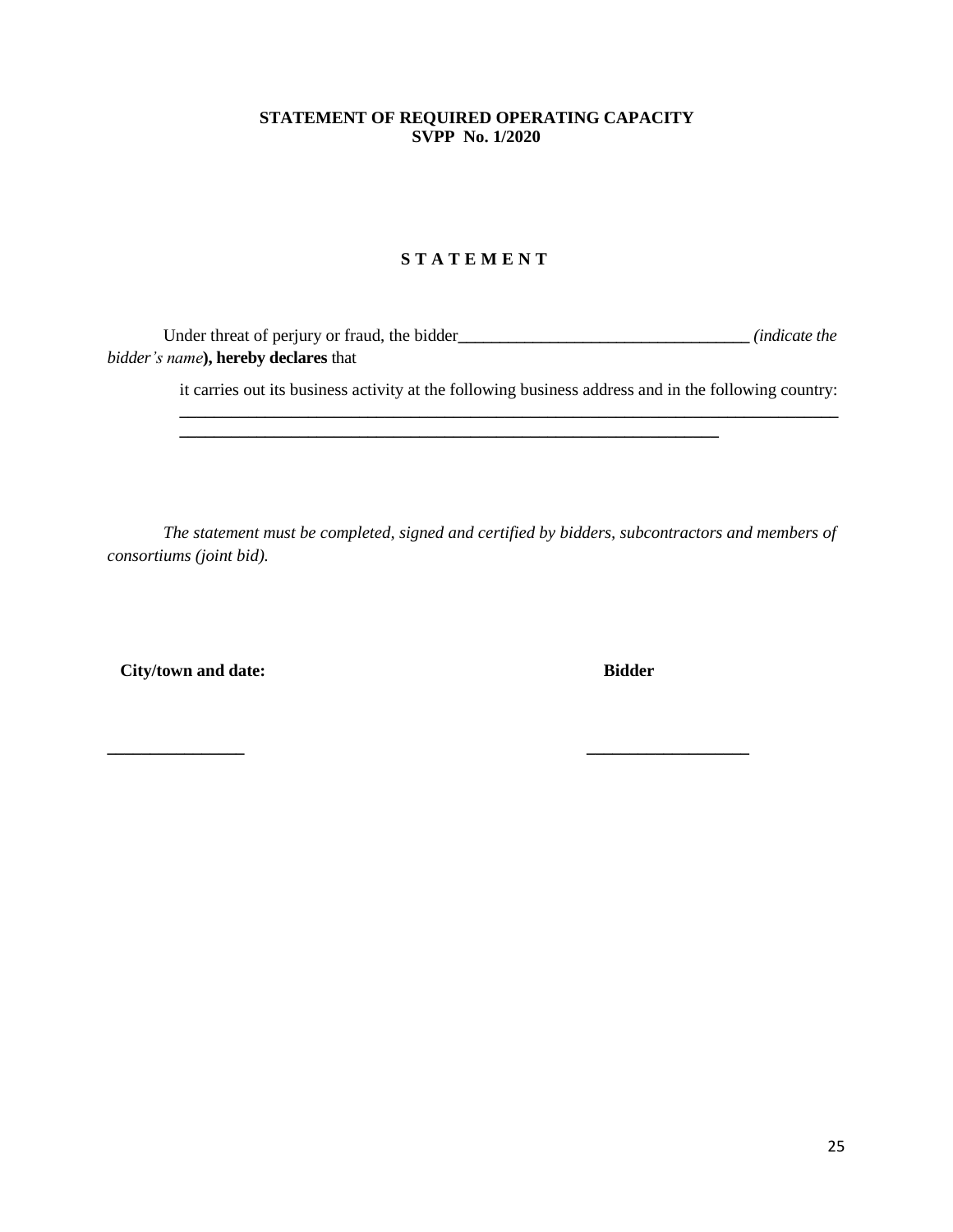# **STATEMENT OF REQUIRED HUMAN RESOURCE CAPACITY SVPP No. 1/2020**

**The bidder \_\_\_\_\_\_\_\_\_\_\_\_\_\_\_\_\_\_\_\_\_\_\_\_\_\_\_\_\_\_\_\_\_\_\_\_\_\_\_\_\_\_\_\_\_\_\_\_\_\_\_\_\_\_ hereby declares** 

that it employs minimum two key persons with minimum three years of relevant work experience in public relations activities in the field of tourism, who will be engaged in execution of this contract, including:

**1. \_\_\_\_\_\_\_\_\_\_\_\_\_\_\_\_\_\_\_\_\_ (***name, surname, phone, e-mail, address*).

**2. \_\_\_\_\_\_\_\_\_\_\_\_\_\_\_\_\_\_\_\_\_ (***name, surname, phone, e-mail, address*)

*The statement must be completed and signed by bidders, subcontractors and members of consortiums (joint bid)*

**\_\_\_\_\_\_\_\_\_\_\_\_\_\_\_\_ \_\_\_\_\_\_\_\_\_\_\_\_\_\_\_\_\_\_\_**

**City/town and date: Bidder**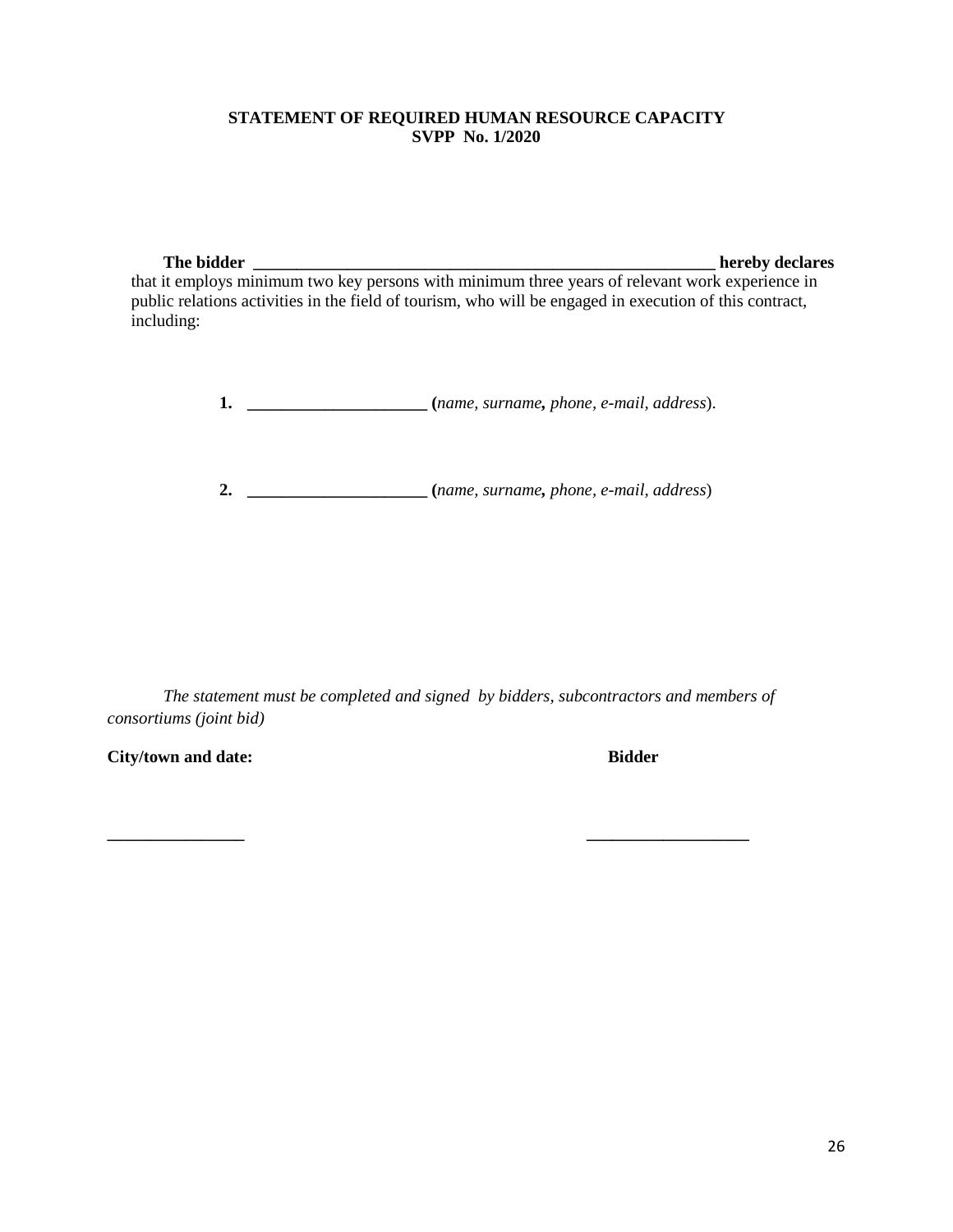### **REFERENCE LIST**

# **Provision of public relations services on Indian market with national and regional tourism organisations in the period 2016-2019**

| No. | Name and address of the client<br>with which a contract was<br>concluded | Date of conclusion of<br>the contract and<br>duration of the<br>contract | Scope of contract<br>(performed tasks) |
|-----|--------------------------------------------------------------------------|--------------------------------------------------------------------------|----------------------------------------|
| 1.  |                                                                          |                                                                          |                                        |
| 2.  |                                                                          |                                                                          |                                        |
| 3.  |                                                                          |                                                                          |                                        |

**\_\_\_\_\_\_\_\_\_\_\_\_\_\_\_\_\_\_\_\_ \_\_\_\_\_\_\_\_\_\_\_\_\_\_\_\_\_\_\_\_\_\_\_\_\_\_\_\_\_\_**

City/town and date Bidder's responsible person

Note: Add as many rows as necessary.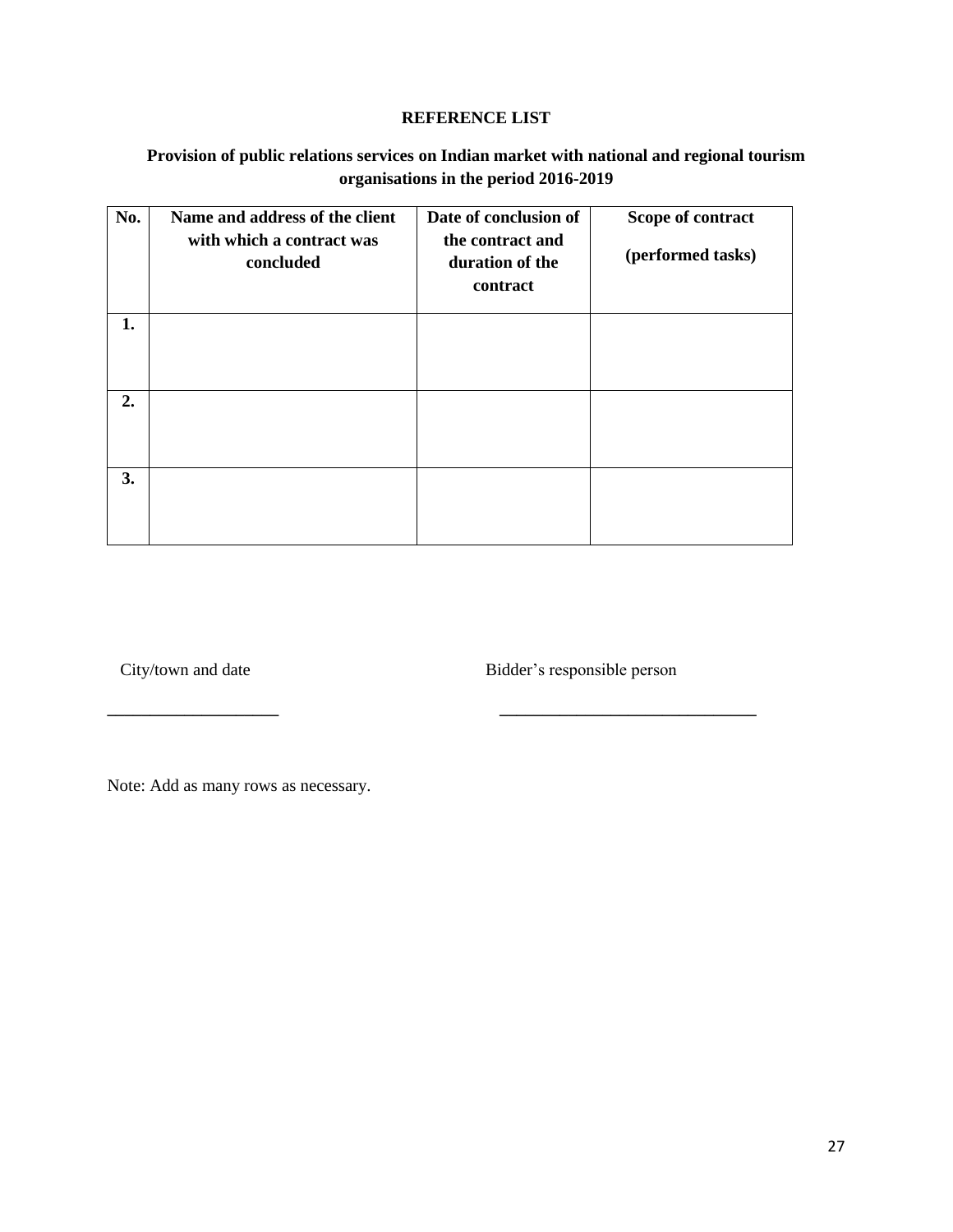**Annex 1.**

| <b>Client</b> |  |
|---------------|--|
| Country, city |  |

# C E R T I F I C A T E

# OF EXECUTION OF CONCLUDED CONTRACTS

We hereby confirm that \_\_\_\_\_\_\_\_\_\_\_\_\_\_\_\_\_\_\_\_\_\_\_\_\_\_\_\_\_\_\_\_\_\_\_\_\_\_\_\_\_\_\_\_\_\_\_\_\_\_\_\_\_\_\_\_\_\_\_\_\_\_\_\_\_\_\_\_\_\_\_\_\_\_\_\_\_\_\_\_\_\_\_\_\_\_ \_\_\_\_\_\_\_\_\_\_\_\_\_\_\_\_\_\_\_\_\_\_\_\_\_\_\_\_\_\_\_\_\_\_\_\_\_\_\_\_ *(indicate bidder's name),* provided public relations services to us for \_\_\_\_\_\_\_\_\_\_\_\_\_\_\_\_\_\_\_\_\_\_\_\_\_\_\_\_\_\_\_\_\_\_\_\_\_\_\_\_\_\_\_\_\_\_\_\_\_\_\_\_\_\_\_\_\_\_\_\_\_\_\_\_\_\_\_\_\_\_\_\_\_\_\_\_\_\_\_\_\_\_\_\_\_\_ \_\_\_\_\_\_\_\_\_\_\_\_\_\_\_\_\_\_\_\_\_\_\_\_\_\_\_\_\_\_\_\_\_\_\_\_\_\_\_\_\_\_\_\_\_\_\_\_\_\_\_\_\_\_\_\_\_\_\_\_\_\_\_\_\_\_\_\_\_\_\_\_\_\_\_\_\_\_\_\_\_\_\_\_\_\_ (indicate tourism organisation, street, TIN, company ID number ), on the basis of the contract No.: \_\_\_\_\_\_\_\_\_\_\_\_\_\_\_ of \_\_\_\_\_\_\_\_\_\_\_\_\_ and that it fully complied with all duties assumed under this contract, in accordance with the agreed quality and time limits. This certificate is issued for the purpose of participating in the public procurement ordered by the National Tourism Organisation of Serbia, No. 1/2020 and cannot be used for other purposes. **Accuracy of the information is ascertained by the signature affixed below: City/town and date: (stamp) Authorised officer Contracting Authority**

**\_\_\_\_\_\_\_\_\_\_\_\_\_\_\_\_\_\_\_ \_\_\_\_\_\_\_**

(Copy the certificate form)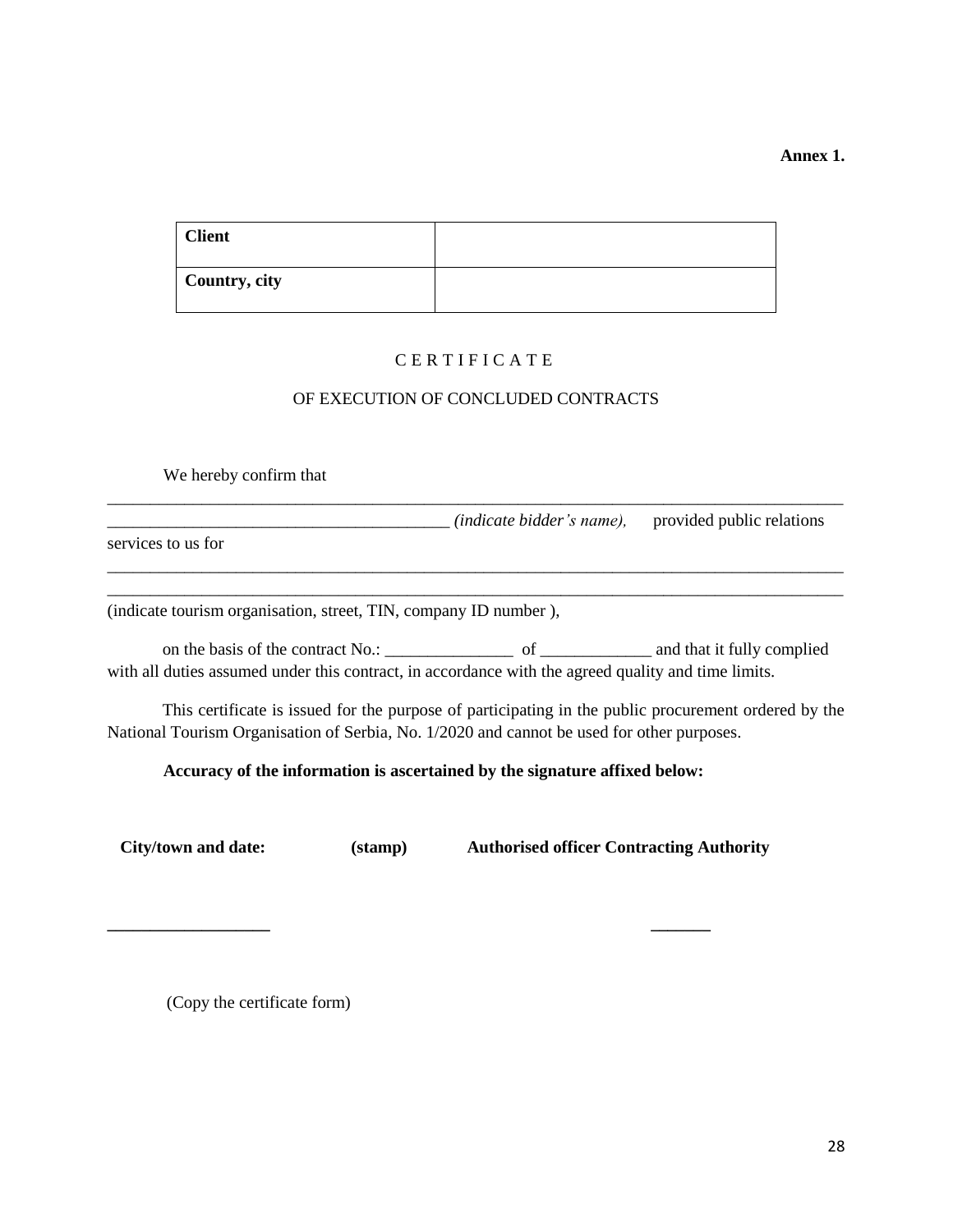# **ENCLOSED FORM**

**(fill in and glue to an envelope/box)**

**Date and hour of submission: (to be filled by the Contracting Authority's Registry Office)**

### **BID – DO NOT OPEN!**

## FOR PUBLIC PROCUREMENT OF PUBLIC RELATIONS SERVICES

NUMBER 1/2020

### **CONTRACTING AUTHORITY:**

### **NATIONAL TOURISM ORGANISATION OF SERBIA CIKA LJUBINA 8 11000 BELGRADE**

### BIDDER:

Name:

Address:

Phone:

Telefax:

E-mail:

Contact name and surname: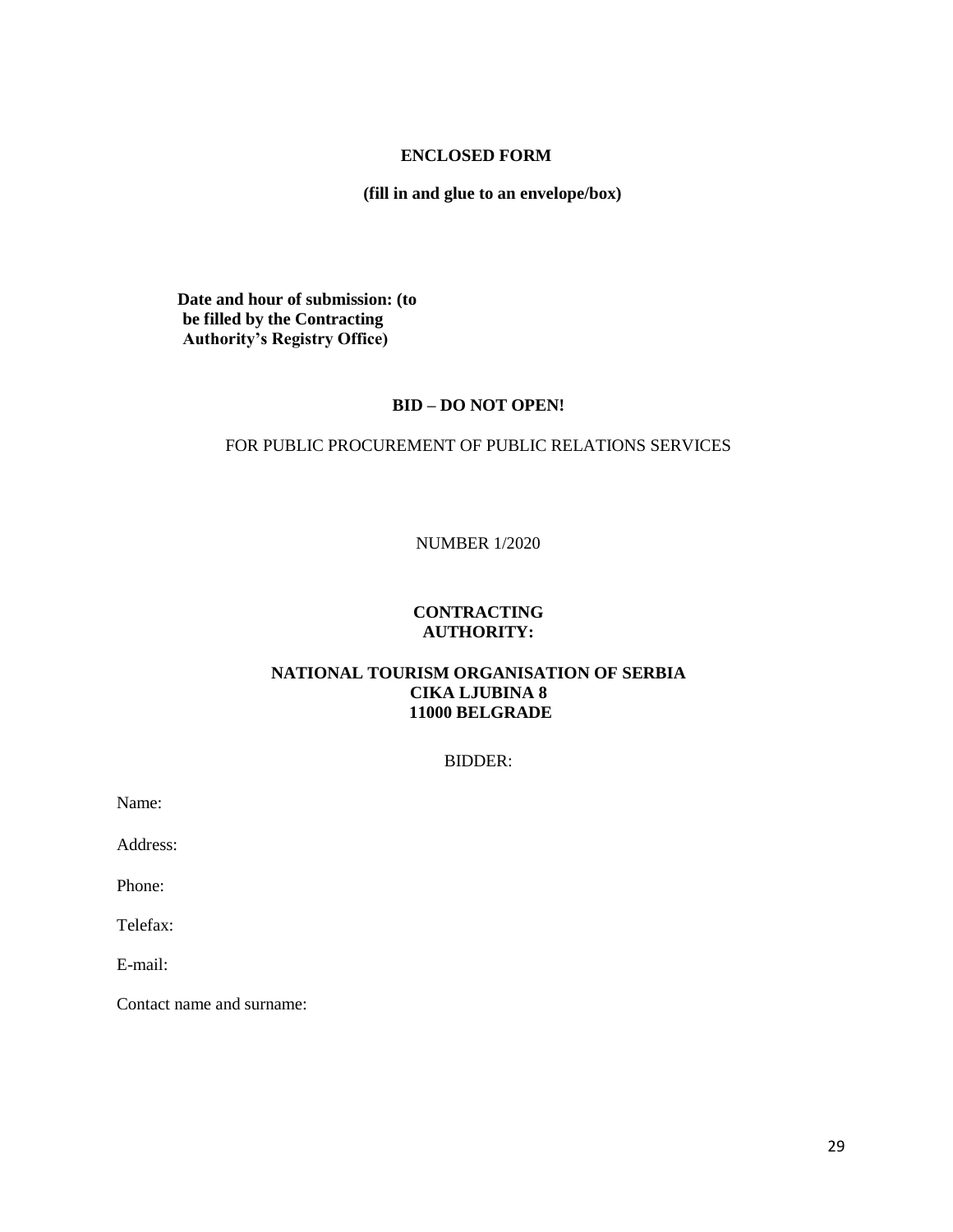# **6. М О D E L C O N T R A C T**

*Note:* 

- In the event of signing the contract with the bidder which specified one or more subcontractors in its bid, all subcontractors must be specified in the contract.

- In the event of signing the contract with the bidders which submitted a joint bid, all participants in a joint bid must be specified in the contract.

- The content of the signed contract shall not differ from the content of the model contract.

- Bidders are required to fill in blank fields in the model contract and sign a model contract for the lot for which they submit the bid.

### **MODEL CONTRACT**

#### **This contract is applicable as of:**

1. Tourism Organization of Serbia, Belgrade, Cika Ljubina 8, represented by Marija Labovic, Acting Director (hereinafter referred to as: Contracting Authority), TIN 101824761, Company ID number 17062867, account number: 840-194723-93 Treasury and

|            |                                           |                                                    |  | with registered office in |  |
|------------|-------------------------------------------|----------------------------------------------------|--|---------------------------|--|
|            | street                                    |                                                    |  | represented               |  |
| by         |                                           | Director (hereinafter referred to as: Contractor), |  |                           |  |
| <b>TIN</b> | Company                                   | number                                             |  | account                   |  |
| number:    | with                                      | bank.                                              |  |                           |  |
|            | $\sim$ $\sim$ $\sim$ $\sim$ $\sim$ $\sim$ |                                                    |  |                           |  |

Hereinafter referred to as the: Parties

The Parties have agreed as follows:

- that the Contracting Authority, pursuant to the Public Procurement Law ("Official Gazette of the Republic of Serbia", Nos. 124/2012, 14/2015 and 68/2015), conducted a small value public procurement in an open procedure number 1/2020, for the procurement of public relations services;

- that the Contractor submitted (individually/joint/with a subcontractor), number dated which is fully compliant with the specifications in the Tender Documentation, is attached to the Contract and constitutes an integral part thereof;

- that the Contracting Authority concluded this Contract pursuant to Article 112 of the Public Procurement Law.

### **Scope of Contract**

Article 1

Scope of Contract shall include the procurement of public relations services on the India market for the needs of the National Tourism Organisation of Serbia.

### **The rights and obligations of the Parties**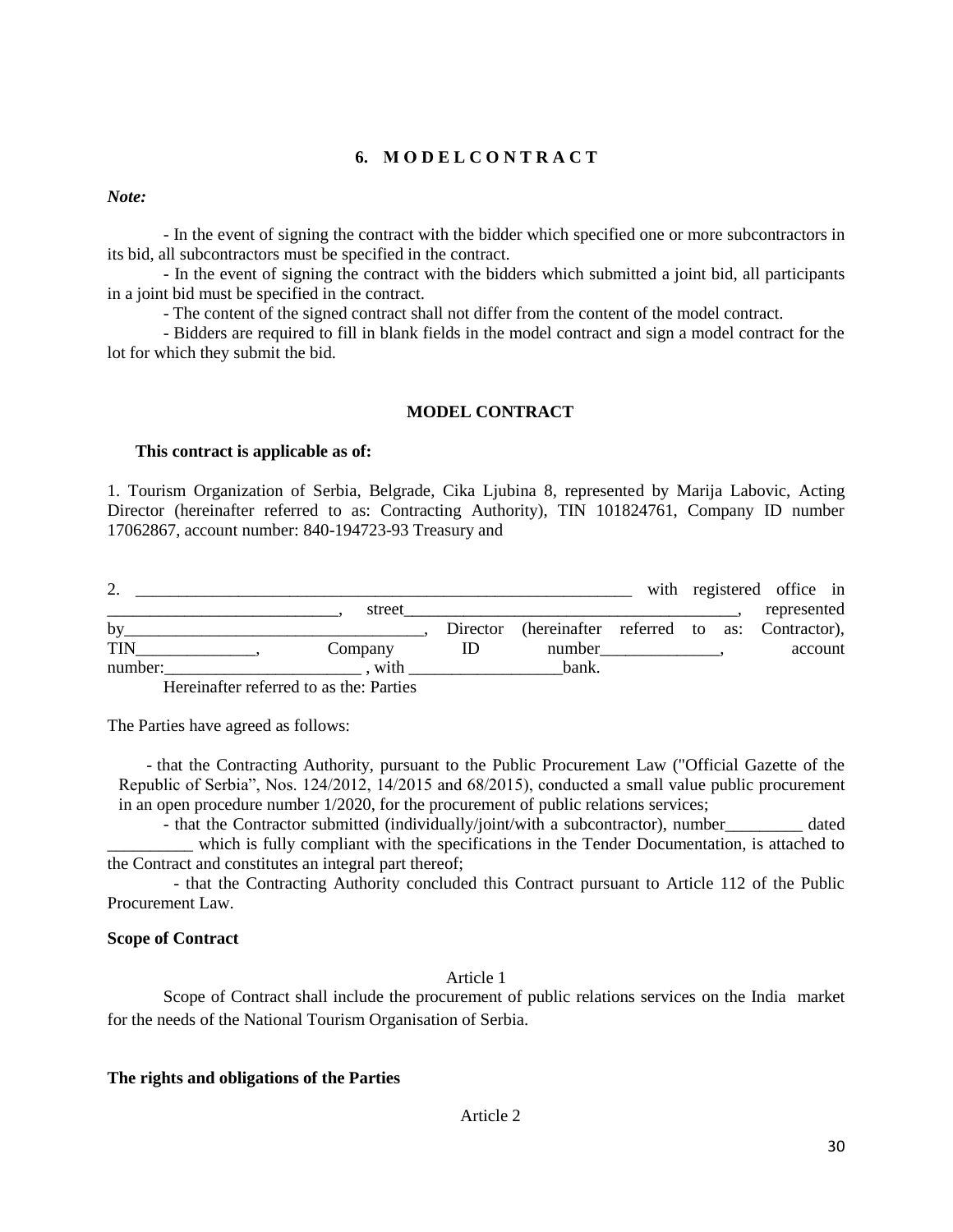Under this Contract the Contractor undertakes to carry out public relations services for the needs of the Contracting Authority, in accordance with the specification of services provided in Chapter 3 Technical Specifications, which is an integral part of the Tender Documentation as follows:

#### **(To be retrieved from the specifications)**

### Article 3

The Parties undertake to cooperate and agree on all issues related to the activities referred to in Article 1 above.

The Contracting Authority undertakes to timely provide to the Contractor the data and information necessary for carrying out the activities referred to in Article 1 above.

The Parties agree that they will inform each other about all aspects of relevance for the implementation of this Contract, in particular, about the circumstances that threaten or slow down the carrying out of activities provided for in this Contract.

#### Article 4

If within the validity period of the Contract, circumstances occur which could not have been foreseen at the time of concluding the Contract, the Contracting Authority may waive certain activities/ projects, and is obliged to timely notify the Contractor thereof.

The Contractor cannot invoice activities/ projects which the Contracting Authority has waived.

#### Article 5

The Contractor is obliged to carry out the activities referred to in Article 1 above, in accordance with the regulations of the country at which territory the public relations services are provided and the Contracting Authority cannot be held liable on those grounds.

### Article 6

If the undertaking of certain activities incurs additional expenses, the Contractor is obliged to promptly notify the Contracting Authority thereof and conduct such activities in accordance with the approval obtained from NTOS.

#### Article 7

Contractor shall possess appropriate technical equipment which allows electronic or other type of communication between the Parties.

#### Article 8

Contractor undertakes to exercise due professional care in the provision of the services falling within the scope of this Contract, which shall be provided conscientiously and with quality in accordance with its business activities.

Quality control of provided services shall be conducted by the Contracting Authority. In the event of identifying deficiencies in the provision of services, the Contractor must rectify the said deficiencies immediately or as soon as possible as of the moment the poor quality of service delivery has been ascertained.

If the Contractor fails to act on the complaints, the Contracting Authority shall be entitled to terminate the Contract.

# **Price**

### Article 9

Contractual price shall include the accepted unit prices for activities/projects in the Form of Financial Bid and Price Structure as follows:

*(To be retrieved from the Form of Financial Bid and Price Structure)*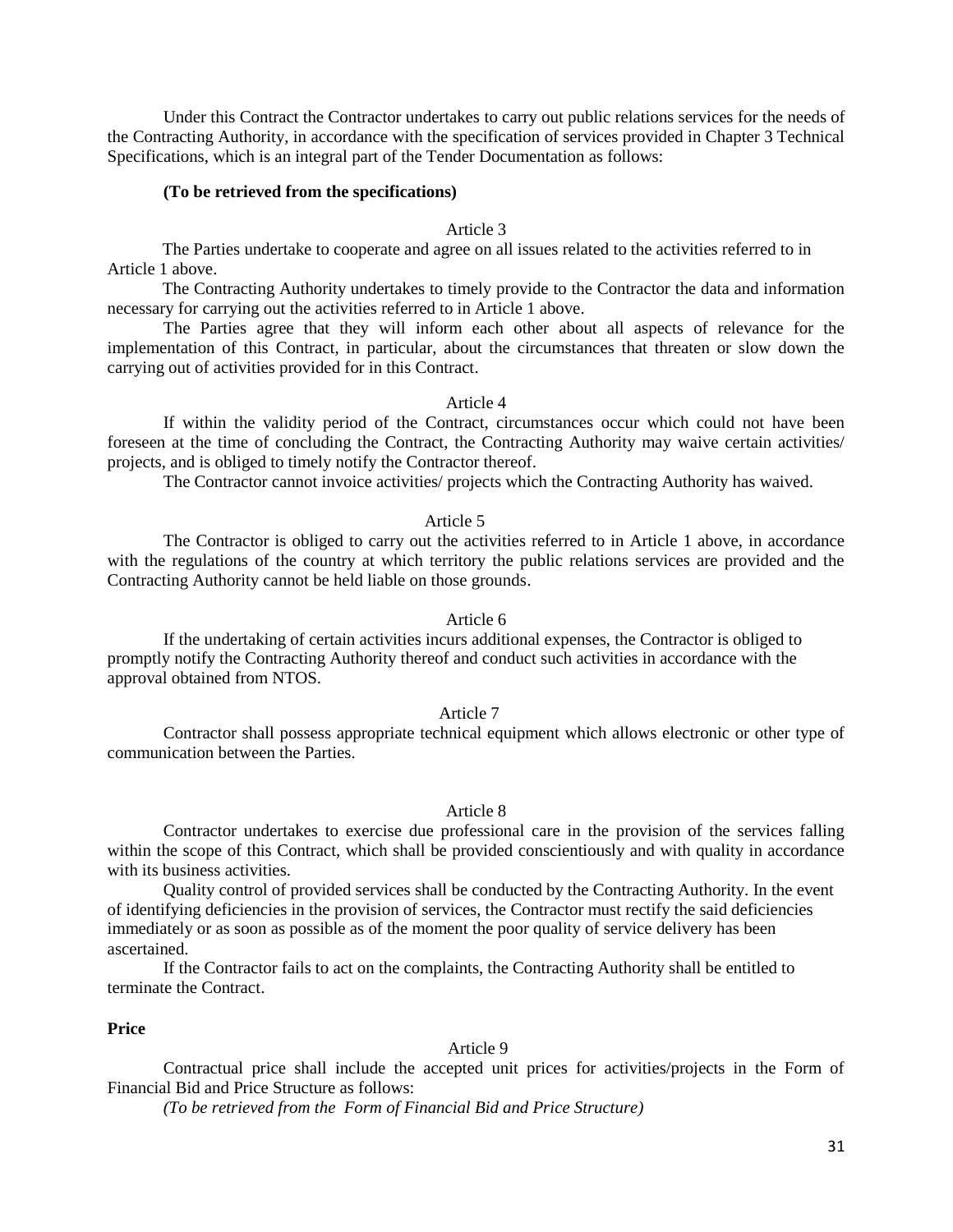Total contract value for all activities/projects is \_\_\_\_\_\_\_\_\_\_\_\_\_\_\_\_\_\_\_\_ EUR.

#### **Conditions and mode of payment**

Article 10

The Contracting Authority shall make payments to the Contractor, after the completion of each activity/ project, upon receipt of invoices for the services provided.

#### **Time limit for payment**

Article 11

Time limit for payment is ----------- days of the date of receipt of invoice.

### **Contract duration**

Article 12

This contract is effective from the date of agreement and shall last until the completion of the activities/ project falling within the scope of this Contract, at the longest for 12 months.

### **Language of the contract**

#### Article 13

This Contract is made in Serbian and English language.

In the event of inconsistencies between the Serbian and English versions of the Contract, the Serbian version shall prevail.

Language of communication of the Parties and the relevant correspondence shall be Serbian or English.

Contractors shall sign the Serbian and the English version of the Contract.

### **Contract termination**

Article 14

The Contracting Authority is entitled to unilaterally terminate the Contract at any time and without notice, if the Contractor fails to honour its obligations with quality and professionally and/or violates the provisions of this Contract in the course of its implementation.

#### **Funds for Contract implementation**

### Article 15

Funds for Contract implementation are provided under the 2020 Budget Law and the 2020 Financial Plan of the Contracting Authority

Payment liabilities accrued in 2020 will be honoured to the extent of approved appropriations for that purpose, and in accordance with the law governing the 2020 budget.

For part of Contract implementation pertaining to 2021, Contract implementation will depend on the securing of funds provided by the law governing the 2021 budget, or the 2021 Financial Plan. Otherwise, the Contract shall cease to be enforceable without compensation for damages due to the impossibility for the Contracting Authority to assume and honour its liabilities.